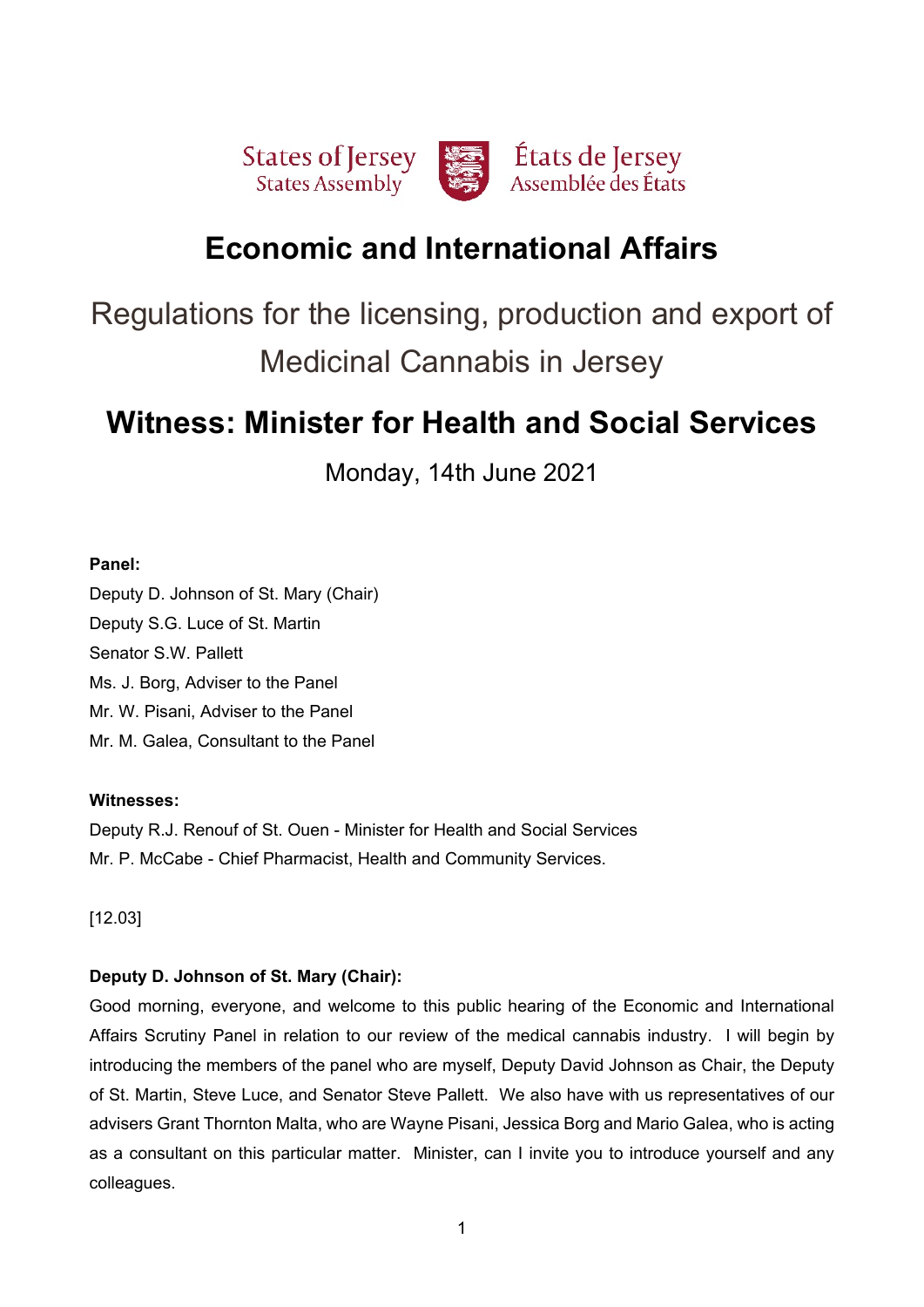## **The Minister for Health and Social Services:**

Thank you, Chair. I am Deputy Richard Renouf, the Minister for Health and Social Services.

#### **Chief Pharmacist, Health and Community Services:**

I am Paul McCabe, I am the Chief Pharmacist at Health and Community Services.

#### **The Deputy of St. Mary:**

Thank you both and thank you all for coming. I should perhaps begin by saying it is a slightly unusual situation we find ourselves in that I was not expecting this panel to be asking questions of the Minister for Health and Social Services but the nature of the beast is such that a lot of the work or responsibility is in your area, and particularly I see of the Chief Pharmacist. Minister, as we are here to interview Ministers perhaps you could very briefly explain what your role is in the overall equation?

## **The Minister for Health and Social Services:**

The Minister for Health and Social Services is responsible for the licensing of any cannabis cultivation and production, and generally the use of any cannabis plants grown in the Island. That authority given to the Minister to licence arises out of the provisions of the Misuse of Drugs (Jersey) Law, which is 1971 or something like that. It is an old piece of legislation. I do not think it envisaged the sort of uses for licensing that are now being seen but nevertheless that is the structure that is in place. The Chief Pharmacist also has statutory duties under that legislation. Where a cannabis product is to be refined into a medicine in Jersey then a licence needs to be obtained under the Medicines (Jersey) Law, which of course also then involves me and the Chief Pharmacist. That is just a brief background to the reasons why the Minister for Health and Social Services is involved.

#### **The Deputy of St. Mary:**

Thank you for that. We have a question plan, as it were, and there are 3 main areas relating to licences, resourcing and also the role of the Chief Pharmacist, who will have more than his fair share of questions, I am afraid. I leave it to you as to who answers them. If I can start with the questions we have licences. Will licences issued by the Minister stipulate whether a medicinal cannabis cultivator has received a G.A.C.P. (good agricultural and collection practice) certificate, a G.M.P. (good manufacturing practice) certificate or a combination of both?

#### **The Minister for Health and Social Services:**

I will ask Paul McCabe to answer that.

#### **Chief Pharmacist, Health and Community Services:**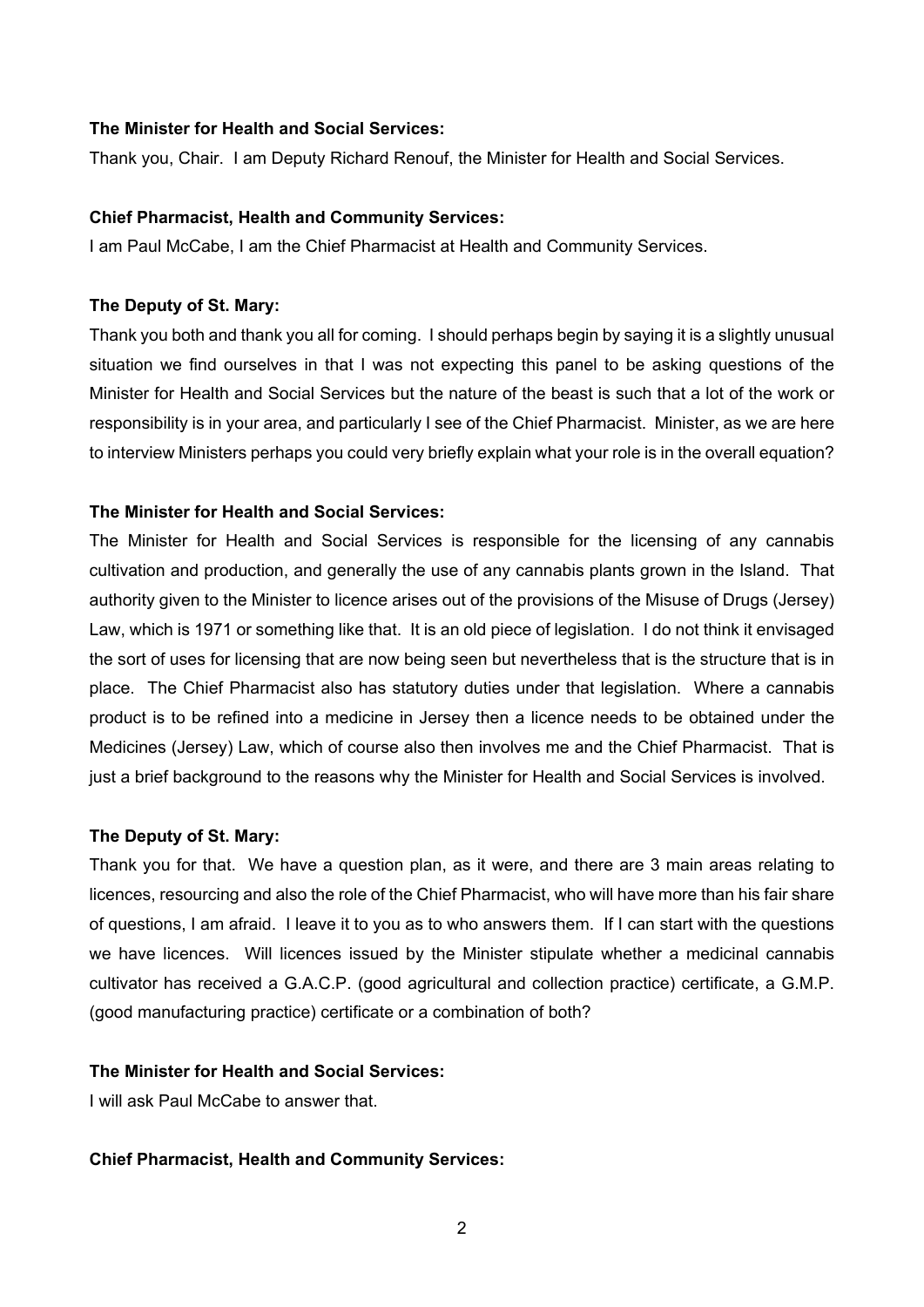The licence itself would not have any of those stipulations on it, the licence would be effectively granting authorisation to cultivate cannabis. In granting such a licence we would want to know what the end use of the cannabis was going to be, looking to make sure that was going to be used in use as part of the production of the medicinal products. Obviously any entity wanting to either manufacture the raw substance to be used in the medicine or the medicine itself would need to have a G.M.P. certificate, which would be a separate assessment.

## **The Deputy of St. Mary:**

Thank you. A related question, can a medicinal cannabis cultivator operate a licence with G.A.C.P. certification only?

## **Chief Pharmacist, Health and Community Services:**

They could but their customer base would be limited. We would only grant such a licence if we were assured that they would be supplying that product to an entity that has a G.M.P. certificate so they can process it into either an active substance to be used in the manufacture of medicine or a medicine itself. The basic tenet through all of this is that the cannabis is cultivated, has to go through a G.M.P. certified producer and manufacturer at some point because that is the only way you can produce the medicine from it.

#### **The Deputy of St. Mary:**

A follow on question from that. Are there clear rules in place to designed to identify which activities require a G.A.C.P. certificate as opposed to the G.M.P. certificate and who is responsible to make such a determination?

#### **Chief Pharmacist, Health and Community Services:**

I cannot comment much on G.A.C.P., that is more of an agricultural practice and not my area but certainly anybody wanting to manufacture a medicine or to manufacture the active substance needs to be G.M.P. certified. There are standard international guidance and regulations around good manufacturing practice. We would engage the services of the U.K. medicines regulator, the Medicines and Healthcare Products Regulatory Agency to assess any potential applicants for a G.M.P. certificate because they have the expertise to do that.

#### **The Deputy of St. Mary:**

That will go through you as Chief Pharmacist, is that correct?

## **Chief Pharmacist, Health and Community Services:**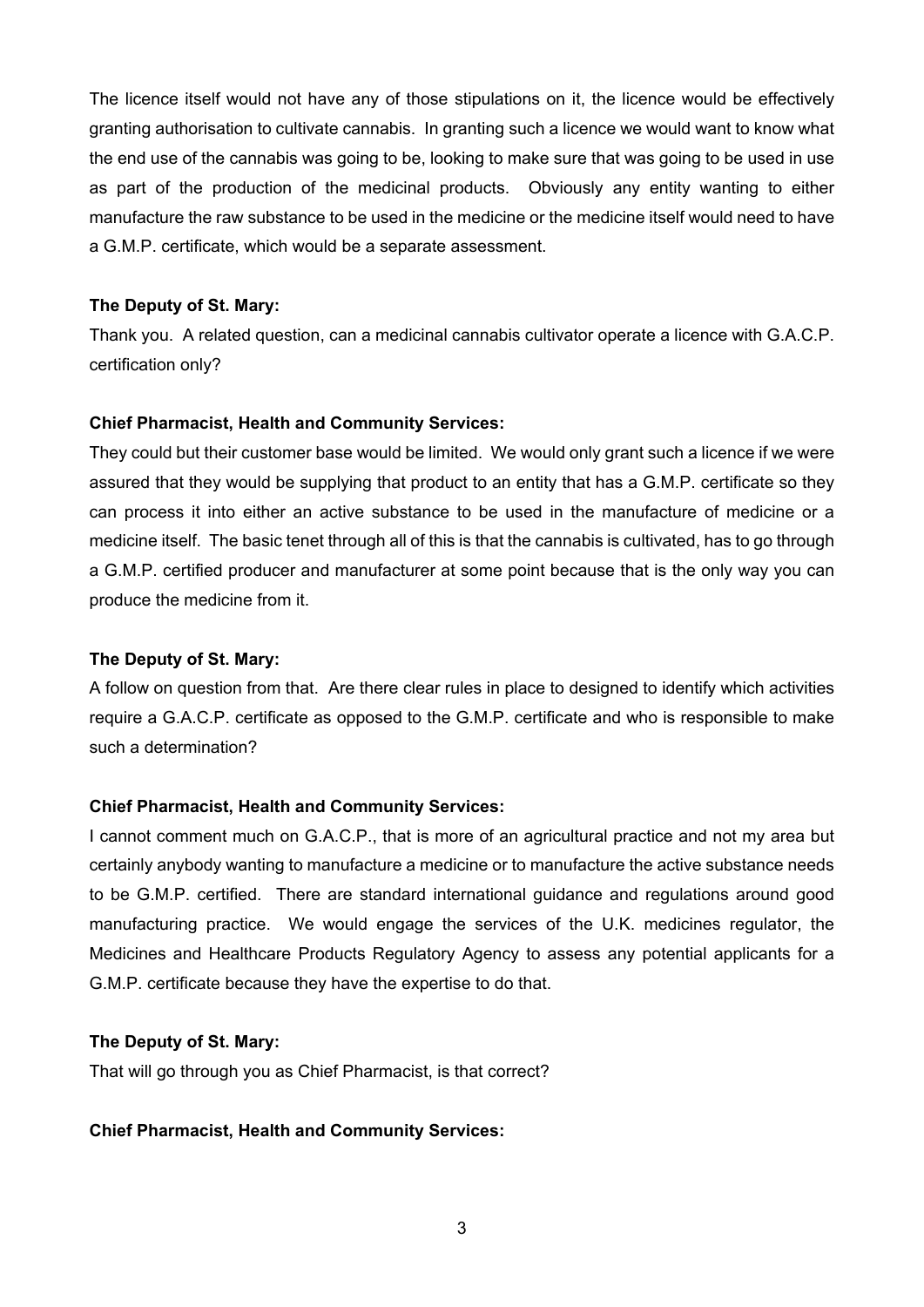That is correct, yes, we had M.O.U. (memorandum of understanding) with the M.H.R.A. (Medicines and Healthcare products Regulatory Agency) around G.M.P. inspections and also G.D.P. (good distribution practice) for the companies that want to distribute medicinal products.

### **The Deputy of St. Mary:**

I have a question from Deputy Luce.

#### **Deputy S.G. Luce of St. Martin:**

Thank you, Chair. If I could just ask the Chief Pharmacist, if I may, he referred the end products or where these medicinal products were going to end up, if he is aware that the licences that have been issued in Jersey so far are for different types of end products or are they both going to cultivate in exactly the same way.

#### **Chief Pharmacist, Health and Community Services:**

There are a range of end products that could be manufactured from the cannabis that is cultivated. The most common one is a dried flower medicinal product which is used but you can also use the cannabis that you cultivate to extract oil and produce liquid evaporation. The 2 companies with licences at the minute have variations on a theme regarding the final medicinal products they would be involved in producing.

#### **The Deputy of St. Martin:**

Thank you for that.

#### **The Deputy of St. Mary:**

Again, a more general question. Is the necessary infrastructure in place to ensure that export licences are granted only once an import authorisation has been received from competent authorities in the destination jurisdiction?

### **Chief Pharmacist, Health and Community Services:**

Yes, there is. We have a process for licensing import and export of controlled drugs at the minute and that is provided for under the Misuse of Drugs (Jersey) Law. Any application for a licence to export any controlled drug, cannabis being one of those, will only be issued once we have seen the import authorisations from the competent authority in the destination jurisdiction. Anybody exporting without that authorisation will be doing so in contravention of the law.

#### **The Deputy of St. Mary:**

Moving on from that then, what role will customs and immigration play in monitoring licences for consignments passing through Jersey's borders?

4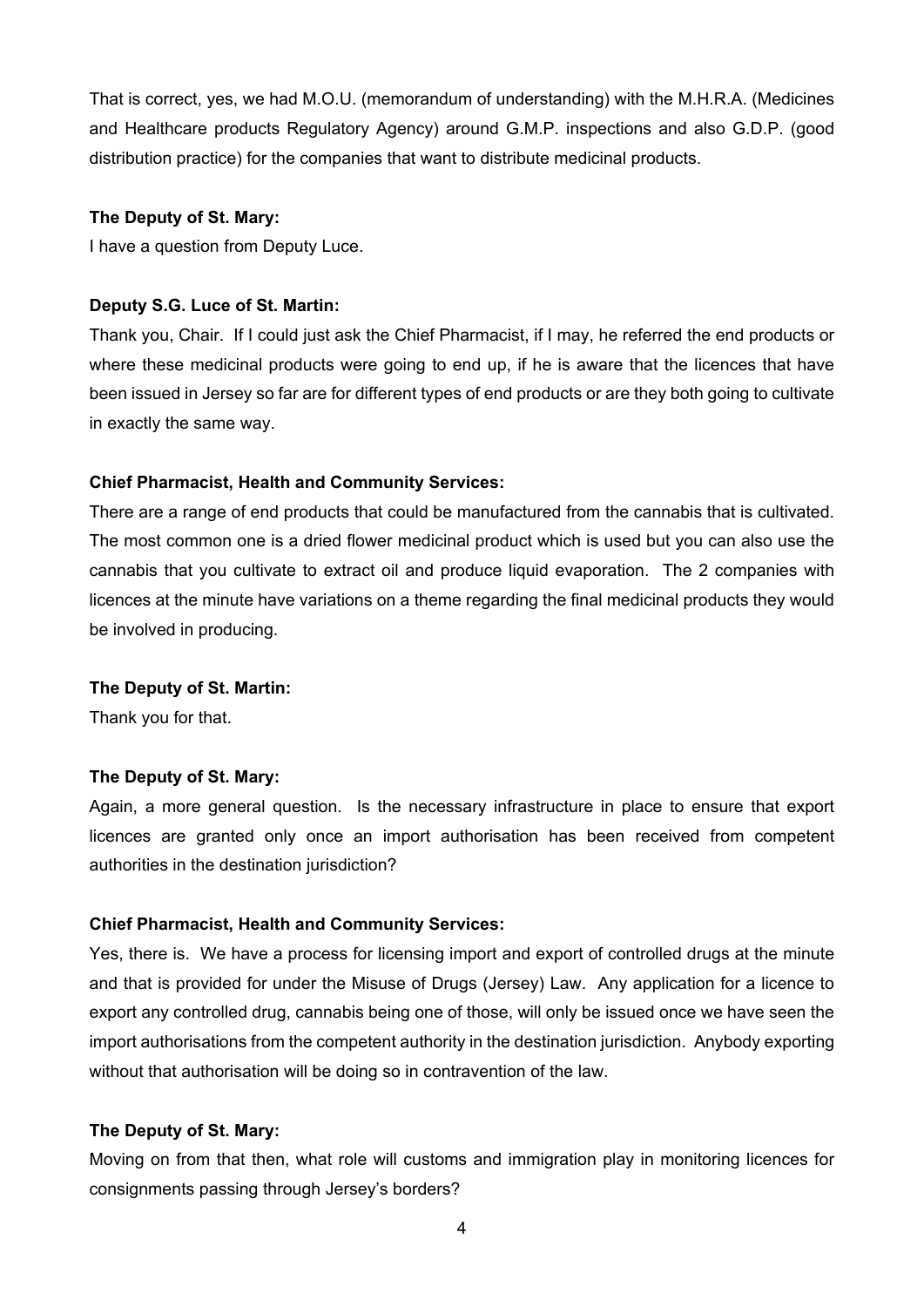#### **Chief Pharmacist, Health and Community Services:**

Ultimately the lawful importation or exportation will be a matter for customs. The licence will accompany the consignment and we would expect that the person with either the import or export licence to liaise with customs. We would share copies of licences with customs as well so they would be aware that there is a lawful export or import taking place.

#### **The Deputy of St. Mary:**

So there is co-operation between yourself as pharmacist and the customs, they will be alerted to the fact that this transaction is going through then?

#### **Chief Pharmacist, Health and Community Services:**

They would. At the minute where we have individuals who are getting cannabis based medicines from the U.K. (United Kingdom), we issue import licences for those at the minute and copies of those licences are shared with customs.

### **The Deputy of St. Mary:**

Moving back, as regards the visit by the Chief Pharmacist jointly with the Home Office, can you elaborate on the aspects that are then addressed during those visits? Is there a checklist or guidance on what criteria are to be checked through the visit?

#### **Chief Pharmacist, Health and Community Services:**

Yes, the Home Office have a checklist which they go through, I am just trying to find it for you. They have a standard process that they go through. So the people who are undertaking the business, the purpose for which the licence is granted, so the Home Office, in order to make sure they meet their obligations under the U.N. (United Nations) Convention, need to be sure that it is going to be bought ultimately for medicinal use. The Home Office will also ask about potential suppliers and customers to make sure that any sort of cannabis that is acquired or distributed is doing so to appropriately authorised entities. The Home Office will also look at the security arrangements for the site that is in question, both in terms of cultivation but also storage and handling of the harvested cannabis once it is harvested.

[12:15]

We also want to seek assurance around security for transport arrangements for moving products on and off site. We will also look at the standard operating procedures around the business to make sure or to assure ourselves that the company has procedures that govern all operations they undertake. Indeed that is a prerequisite if they want to get into manufacturing medicinal products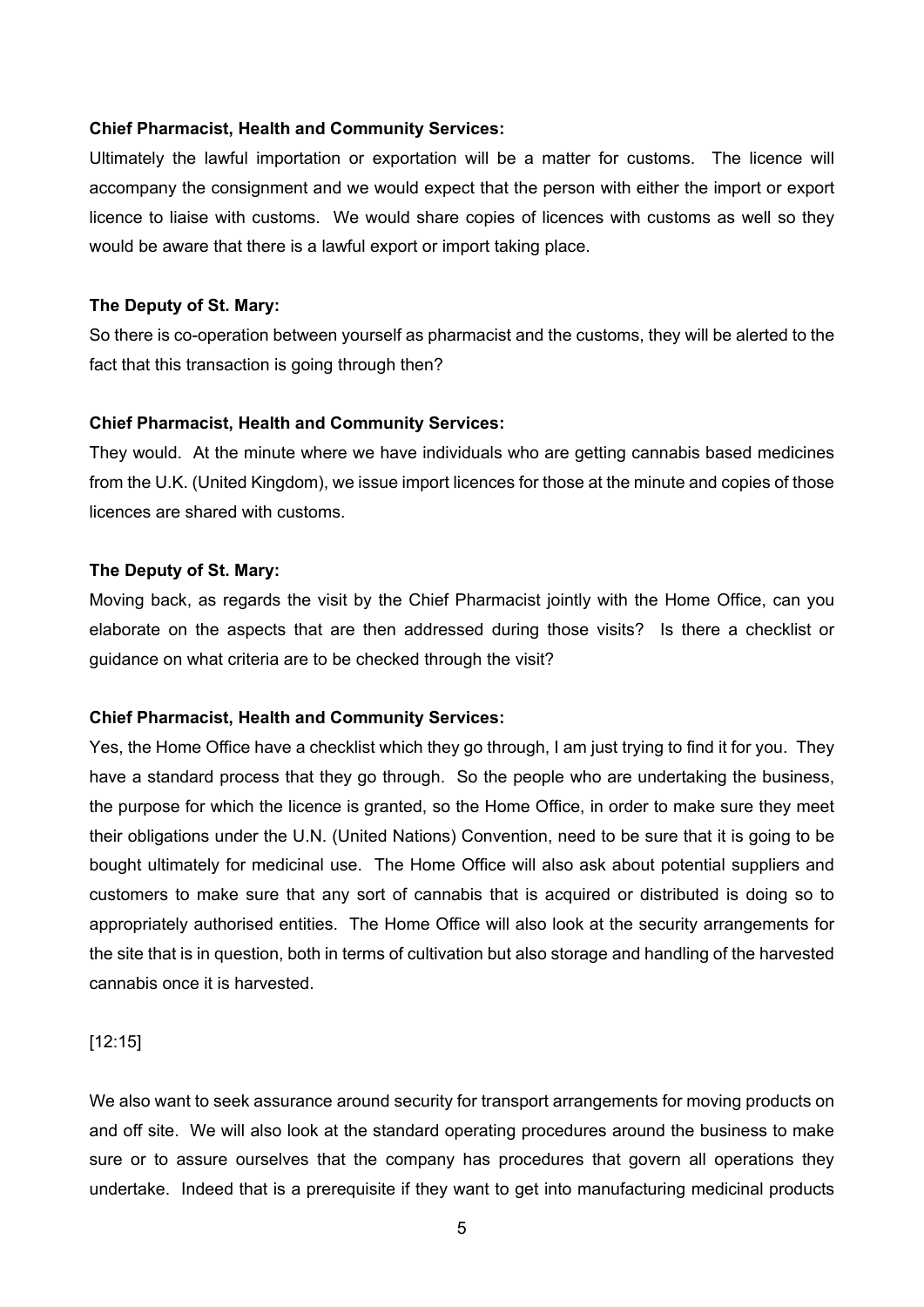anyway. We would also want to examine their arrangements around destruction of controlled substances and disposal of controlled substances as well. The Home Office will also, as part of the report provide after an inspection give a view on whether the cultivation is in line with the principles of the U.N. Convention as well.

#### **The Deputy of St. Mary:**

Thank you, that is quite a comprehensive checklist. I am not sure the panel have seen a full guidance, does that exist?

#### **Chief Pharmacist, Health and Community Services:**

The checklist is in annexe D of the addendum to the M.O.U., which is the template for the Home Office report that they provide to the Minister. There is a list of headings there of things that they will review and comment on and provide their view on in their inspection reports.

#### **The Deputy of St. Mary:**

Okay, I have not looked at the M.O.U. for the moment. I have some more questions on this theme but, first of all, can I refer you to Senator Pallet who has a question?

## **Senator S.W. Pallett:**

Yes, just very briefly. Paul, could I just ask whether … obviously the visit with the Chief Pharmacist, were you actually part of the site visits when these took place?

#### **Chief Pharmacist, Health and Community Services:**

I was, yes. So it is a joint visit of myself and there were 2 officers, 2 officials from the Home Office, that came over to undertake the inspection so we went together. The process is we would meet beforehand to discuss the application and go through it and agree any questions that we might reasonably want to ask and then we will meet with the applicants and quiz them on various matters and then do a site visit to understand what their plans are with regard to cultivation. It is joint all the way.

## **Senator S.W. Pallett:**

Obviously you went through quite a comprehensive list of things that you will check when you visit a site. I presume all that will be included in the licence application. I just wondered whether the licence applications could be provided to the panel on a confidential basis so that we could see the depth of information provided.

#### **Chief Pharmacist, Health and Community Services:**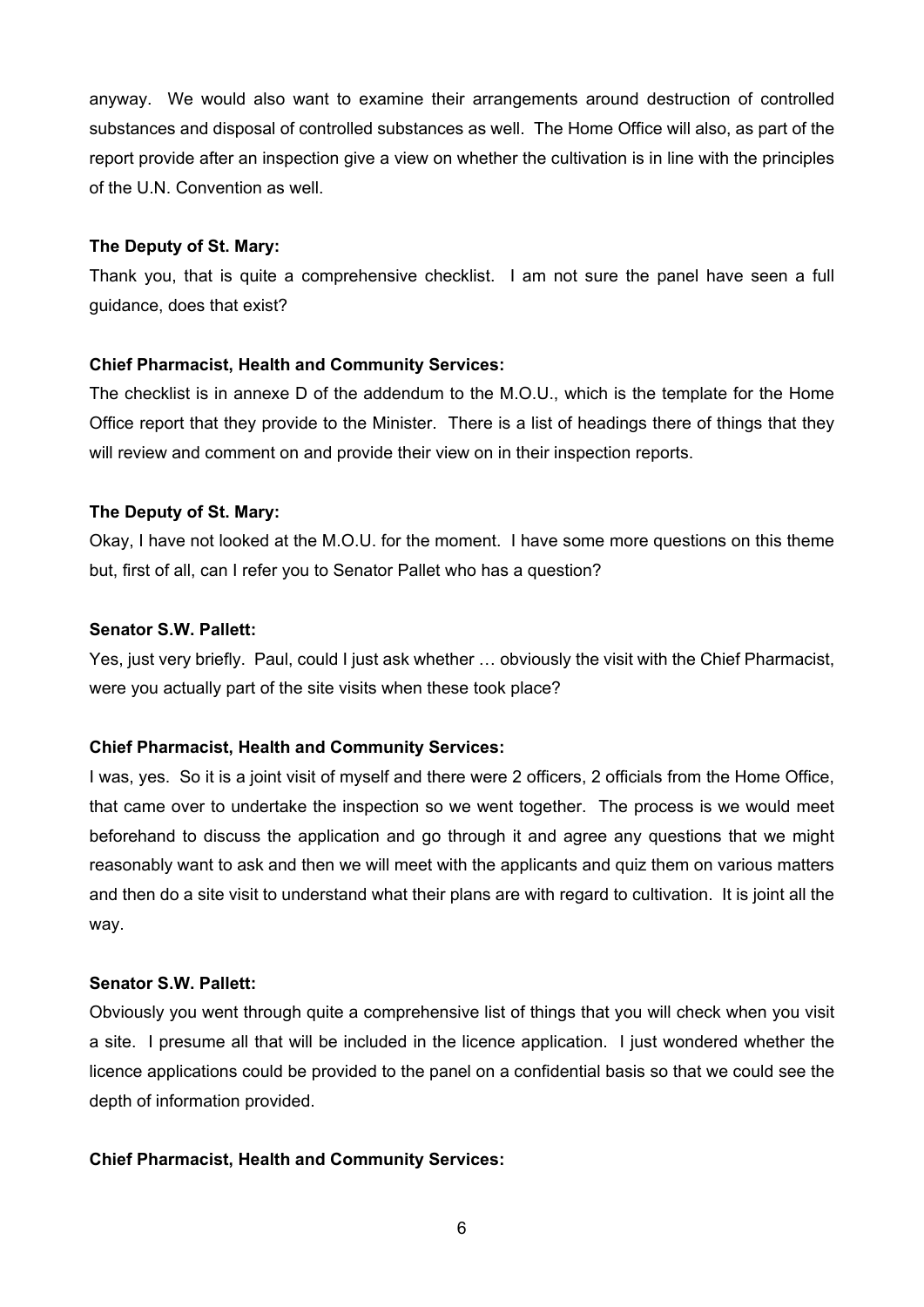I do not see why we could not. We have one application that is pending at the minute so we could potentially share that one.

### **Senator S.W. Pallett:**

That would be great.

## **Chief Pharmacist, Health and Community Services:**

Obviously on a confidential basis, there would be some commercial sensitive stuff in there as well but absolutely we could share that.

## **Senator S.W. Pallett:**

It is really just to see the nature of the information provided more than anything.

## **Chief Pharmacist, Health and Community Services:**

Sure.

## **Senator S.W. Pallett:**

Thank you. I am done.

## **The Deputy of St. Mary:**

Steve Luce, would you like to ask your question?

## **The Deputy of St. Martin:**

It is just about the 2 licences that have been approved thus far. I am aware that there is still considerable infrastructure work being done on at least one of these sites. How far down the line does the applicant need to be in order to attain a licence?

## **Chief Pharmacist, Health and Community Services:**

The applicant needs to have a site and plans for that site. Obviously we need to understand where and how they are going to cultivate the cannabis. It is a bit of a chicken and egg situation. In order to undertake the investment they need to develop they need some assurance that they would have a licence. Effectively the detail is the same as if they had a finished facility other than you would be looking at plans for the facility rather than the actual facility itself. In terms of all the operating procedures and all the other arrangements, we would expect to see those fully detailed in the application, the detailed plans of how they look to develop …

## **The Deputy of St. Martin:**

Okay, thank you for that. Sorry, could I just ask who is responsible …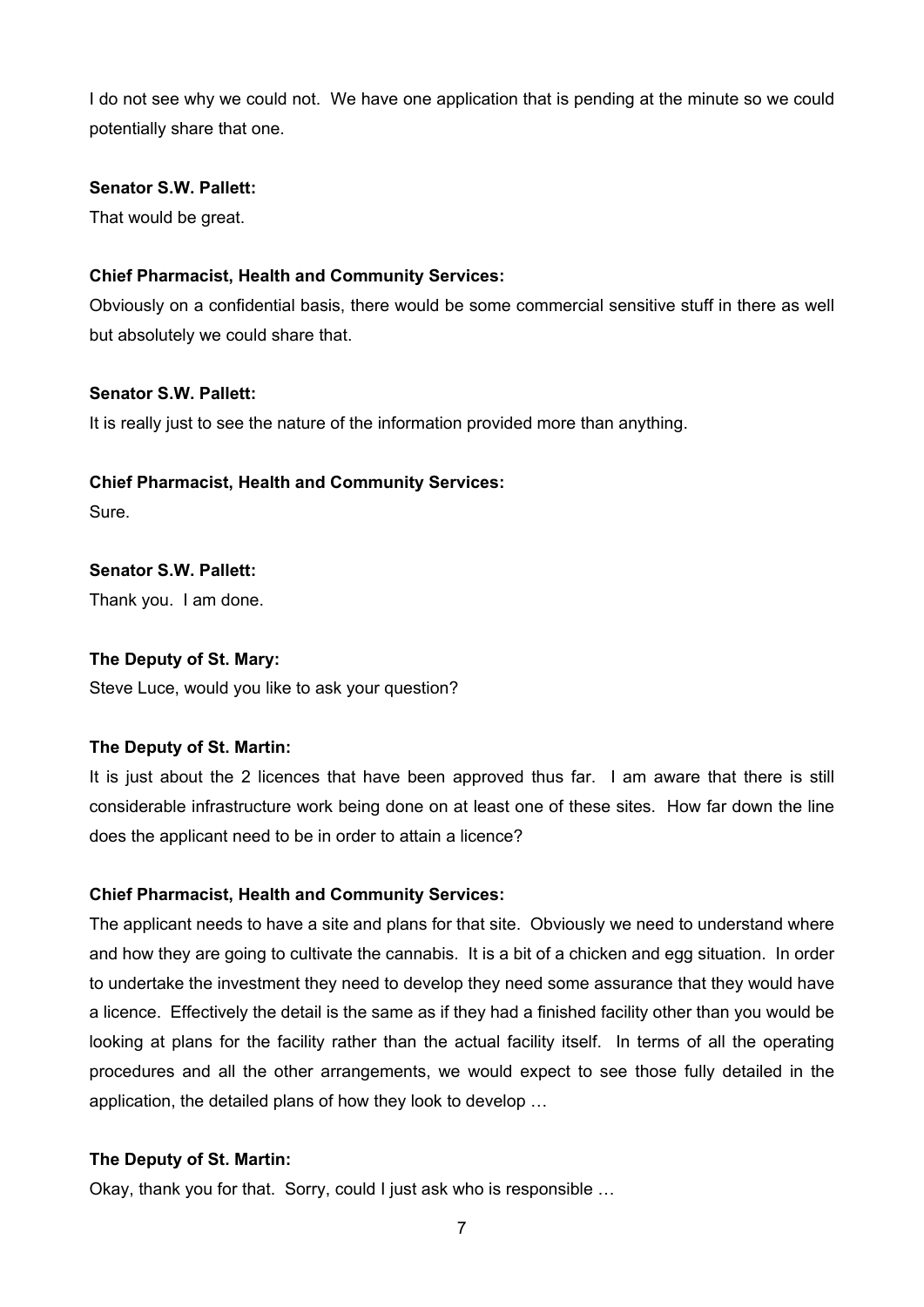## **The Minister for Health and Social Services:**

Can Paul finish his answer?

#### **The Deputy of St. Martin:**

Sorry.

#### **Chief Pharmacist, Health and Community Services:**

It is just to say that any licence that is granted on the basis of the plans has a condition in there that no cultivation can take place until the final site has been inspected again to make sure that it has been delivered as per the specifications. So there is a caveat within the licence that they would get at the early stage.

#### **The Deputy of St. Martin:**

Thank you. My apologies for cutting in, my connection cannot be great this morning, I thought you had finished answering previously. Can I just ask the question then, once you are happy with the plans and you issue a licence, who is responsible for making sure that the structures, buildings, whatever they are, are developed in accordance with the plans? Is it then the Planning Department?

#### **Chief Pharmacist, Health and Community Services:**

I would assume the Planning Department and the applicants. Certainly once the facility is finished then we would back and visit again to inspect it as a finished entity. They would not be able to grow anything until we come back and do that visit as well, so there would be another joint visit and the end of the build out process.

#### **The Deputy of St. Martin:**

Okay, so to be absolutely clear, nobody is growing any medicinal cannabis on Jersey until they have had their licence approved and the premises have been finished?

#### **Chief Pharmacist, Health and Community Services:**

**Correct** 

#### **The Deputy of St. Martin:**

That is very interesting, thank you.

## **The Deputy of St. Mary:**

Okay, going back to the inspection. As you said, it covers quite a large number of things to be looked at during that inspection but before I go back to that, I see the guidance in respect of the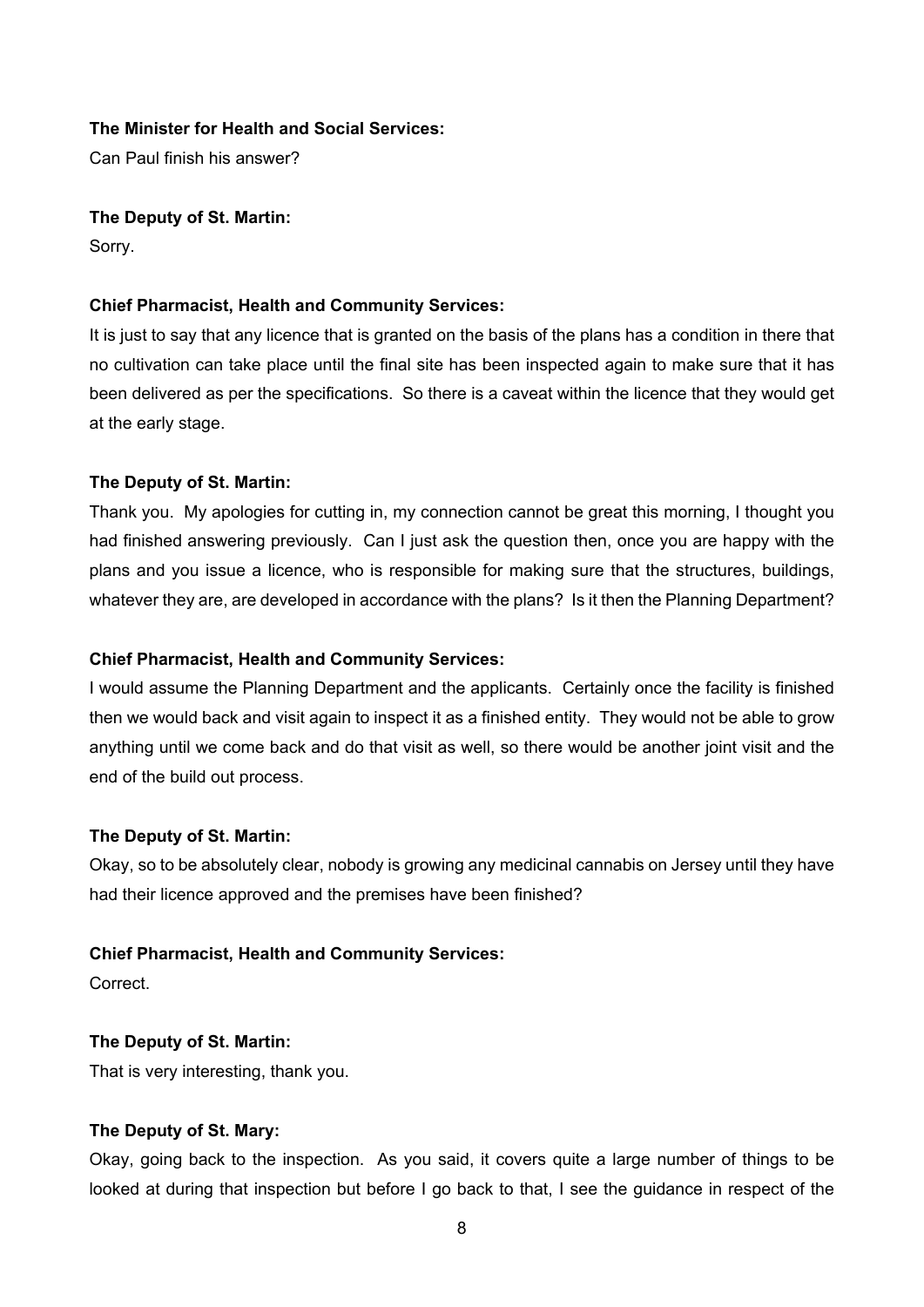Jersey Licence Application does make reference to the applicant having to provide an environment impact assessment. Does that happen before you inspect or does it take account of the matters you raise during inspection or perhaps you could elaborate on that, please?

#### **Chief Pharmacist, Health and Community Services:**

Yes, that is something which, as we progress through this, we felt would be a useful addition to an application so the current application, we expect that to be delivered with the application so in advance of any inspection and in advance of everything else so that we would have sight of it and we could raise any questions that we need to around that. One of the current licence holders, when their licence was being considered, it was a condition upon granting the licence that they provided one because we had not fully developed the application process at that stage. All future applications would include that assessment with the application upfront.

## **The Deputy of St. Mary:**

Just to clarify, are you saying therefore this E.I.A. (environmental impact assessment) is a relatively new idea and that applications might have already been granted without one having been issued?

## **Chief Pharmacist, Health and Community Services:**

No one has been issued a permission to grow or cultivate anything without having submitted an E.I.A. Yes, it a new thing, the Home Office do not require it in the U.K., it is something we felt might be helpful in Jersey given that land is constrained and we want to make sure that applicants are given due consideration to the impact of what they are doing.

## **The Minister for Health and Social Services:**

It is something I wanted to see happen because I understand that typically in the U.K. these operations are quite distant from built up areas, whereas Jersey is a very different place and there have been suggestions about obnoxious smells and where there is a close proximity of residential property it is quite appropriate and the right thing to do that applicants should satisfy myself, Mr McCabe as the licensing authority really, that there will be no impact on the neighbourhood. That is the reason why the assessments are requested.

## **The Deputy of St. Mary:**

Thank you for your intervention there, Minister. I appreciate the reasons for it. Before I had over to Steve Luce for his question, with these impact assessments they will obviously cover a number of matters but you correctly pointed out that these developments, if that is what they are, are happening in rural areas. The concern I have, which is clear from the emails we have had on the matter, is that certain activities are carried out without local residents knowing about it. What I am asking I suppose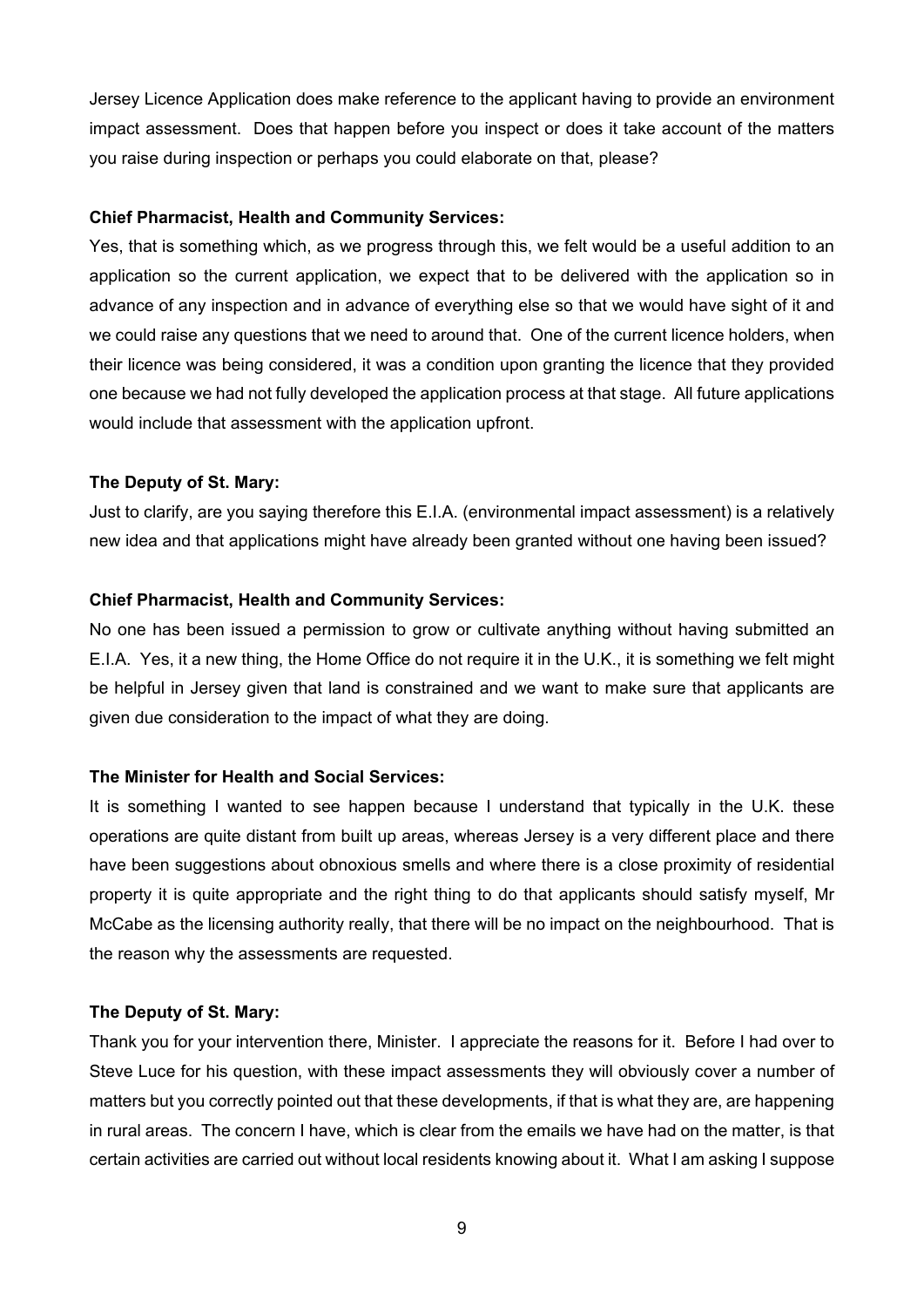is, is this environmental impact assessment publicised and do the public have the right to contribute and make representations as to what their concerns are, or is purely behind closed doors?

#### **The Minister for Health and Social Services:**

I think it would only be given publicity if it was also part of any planning application but not if it is simply prepared for the purposes of an application to me, because there is no public notice given of these applications under the Misuse of Drugs (Jersey) Law. It is entirely an internal process. There is no opportunity for the public to comment or likewise. There is, of course, in the planning application, if there are changes needed to premises then that would be apparent and public, but where it is use of an existing building or glasshouse then it is simply a case of an internal - internal within the Government - application to cultivate cannabis plants.

## **The Deputy of St. Mary:**

I understand what you say but going back to your earlier comment, the reasons you thought that an income assessment was useful on matters such as noise, smell, et cetera, but from what you say now those are decisions which you, Minister, or your department will take without reference to any neighbours who might have valid concerns. Is there no intention to obtain their views on such things so you could shoot them down if necessary or is reassure them?

## **The Minister for Health and Social Services:**

Once or twice neighbours who had become aware of the use of premises nearby have written to me. It is just that there is no facility, no option within the Misuse of Drugs (Jersey) Law to make public the fact an application has been made. It may be that should change, I do not express any particular view. I am not the Minister who is responsible for the policy but you will know that the policy approach is that this is an agricultural use and merely by growing cannabis instead of any other crop there is not necessarily a change in use or intensification. That is why we have particularly wanted to make an environmental impact assessment a requirement so that we could go some way towards addressing these questions and getting an independent review as to whether there was likely to be any risk to neighbouring properties.

#### **The Deputy of St. Mary:**

Thank you for that. I do understand the reason why you are making this requirement. I am sure that is to be welcomed. The further point I am making is that decisions are then taken internally without the opportunity for the public to contribute, that is a question you said needs to be raised elsewhere. Steve Luce wants to ask a further question in this area.

#### **The Deputy of St. Martin:**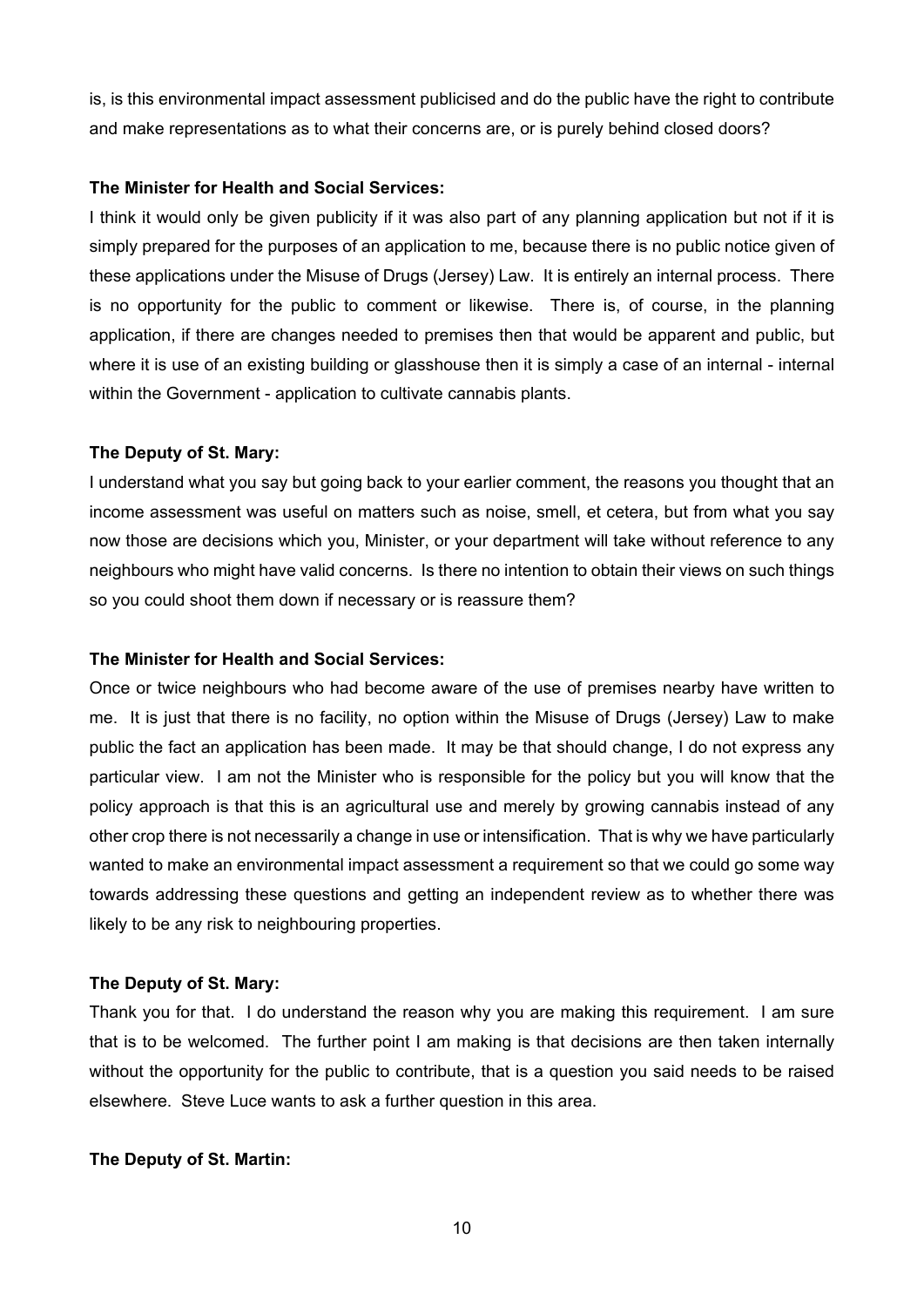If I could just ask the Minister, just so I am absolutely clear because it is not clear to me at the moment, we have issued 2 licences but did those licences come with environmental impact assessments, irrespective of whether they were made public or not?

### **The Minister for Health and Social Services:**

Yes, they did.

## **The Deputy of St. Martin:**

Thank you for that answer.

## **The Minister for Health and Social Services:**

Of course they would not have been granted had the assessment shown any serious impact in environmental terms.

## **The Deputy of St. Martin:**

That is reassuring to hear, Minister. Can I just ask further to that then? In granting the licence after seeing the environmental impact assessment, can I ask which officers advised you on the environmental impact assessment? Were they officers from the Environment Department?

## **The Minister for Health and Social Services:**

I took my final advice from the Chief Pharmacist. The environmental assessments went to him first, I think, is that right? I looked at them with him and the licences were granted in those cases.

[12:30]

## **The Deputy of St. Martin:**

If I might just press a little further.

#### **The Minister for Health and Social Services:**

I am sorry, I could not hear your question, Deputy Luce.

## **The Deputy of St. Martin:**

I am sorry I do seem to have a bad connection this morning. Can I just go back to the designation of medicinal cannabis as being grown under an agricultural banner rather than an industrial banner? Is it your understand then that the crops grown will not be processed …

## **The Minister for Health and Social Services:**

Sorry I heard "will not be processed" and then you fell away.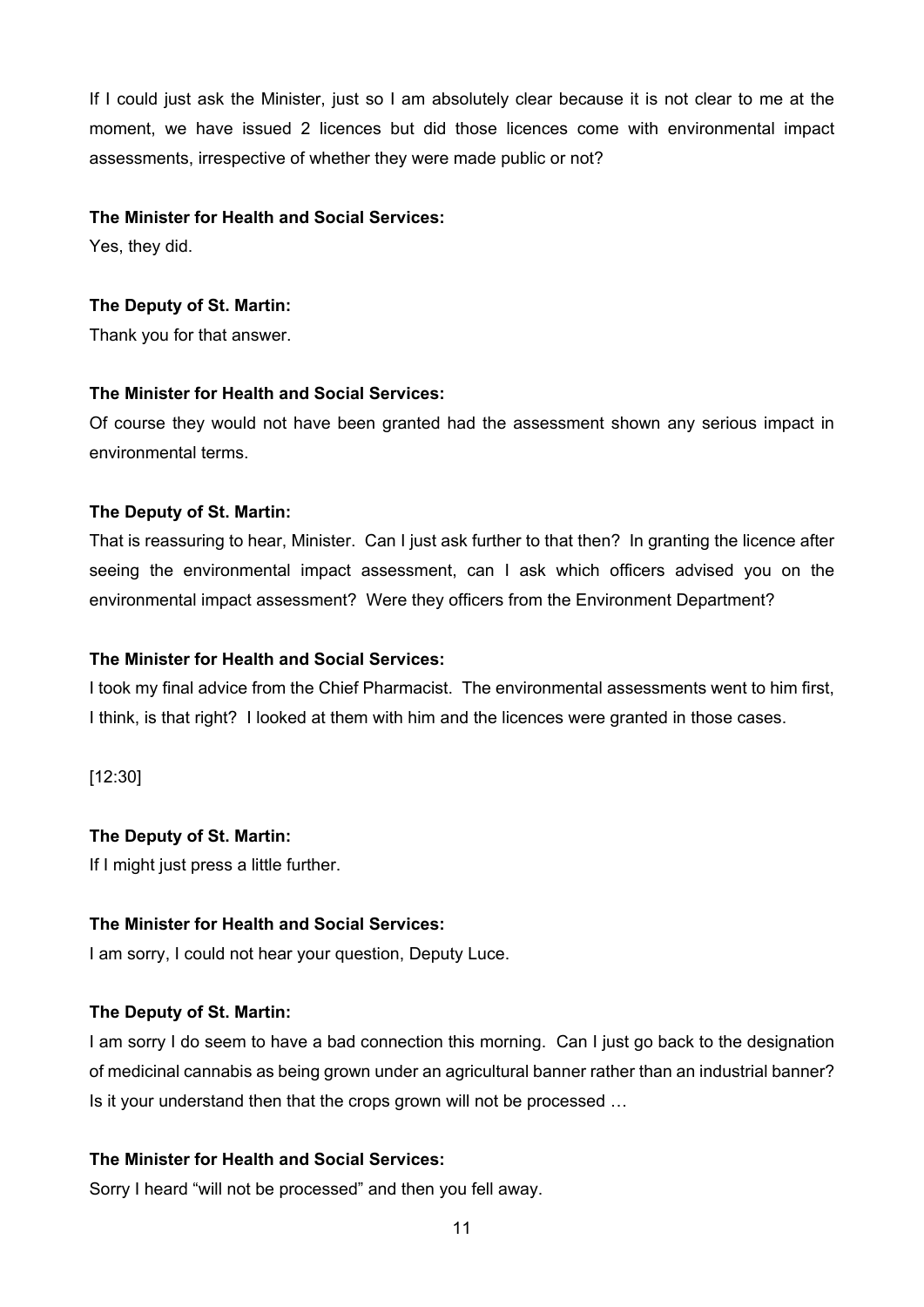## **The Deputy of St. Martin:**

Okay, sorry, I will try again. Is it your understanding that the crops being grown will not be processed on the Island?

## **The Minister for Health and Social Services:**

I will ask the Chief Pharmacist to confirm.

#### **Chief Pharmacist, Health and Community Services:**

My understanding from the applications is that some of the applicants do intend at some point in the future to process the product on the Island. They are various levels of processing that can take place from simply drying and trimming the dried flower itself to extracting the controlled cannabinoid such as T.H.C. (tetrahydrocannabinol) or C.B.D. (cannabidiol) from the dried flower, which is more of an industrial process in itself. I think there is certainly an appetite for licence holders to process on Island.

#### **The Deputy of St. Martin:**

Can I just ask then, how are they allowed or how have they been permitted thus far to be granted a licence under an agricultural banner rather than an industrial banner?

#### **Chief Pharmacist, Health and Community Services:**

A lot of the licences are under the Misuse of Drugs (Jersey) Law and comply with the Misuse of Drugs (Jersey) Law. Their agricultural and industrial concerns would be for another department to consider.

#### **The Deputy of St. Martin:**

That is a very useful answer. There has always been a question mark over whether the product being grown was going to be an agricultural or an industrial and it is very clear - and I think it always has been - that the growing of the crop itself and the first few little processes, if you like, may be the taking off of leaves and drying of flowers, could well be agricultural but when it comes to extracting a completely new product from the leaves and flowers it is quite clearly industrial. I am grateful for your answer, thank you.

#### **Senator S.W. Pallett:**

On the same type of lines in terms of the licence application, in the licence application what is meant by registered smallholder and bona fide agriculturalist? Who makes the decisions that those applying fit into those particular areas. Are these definitions set out in law?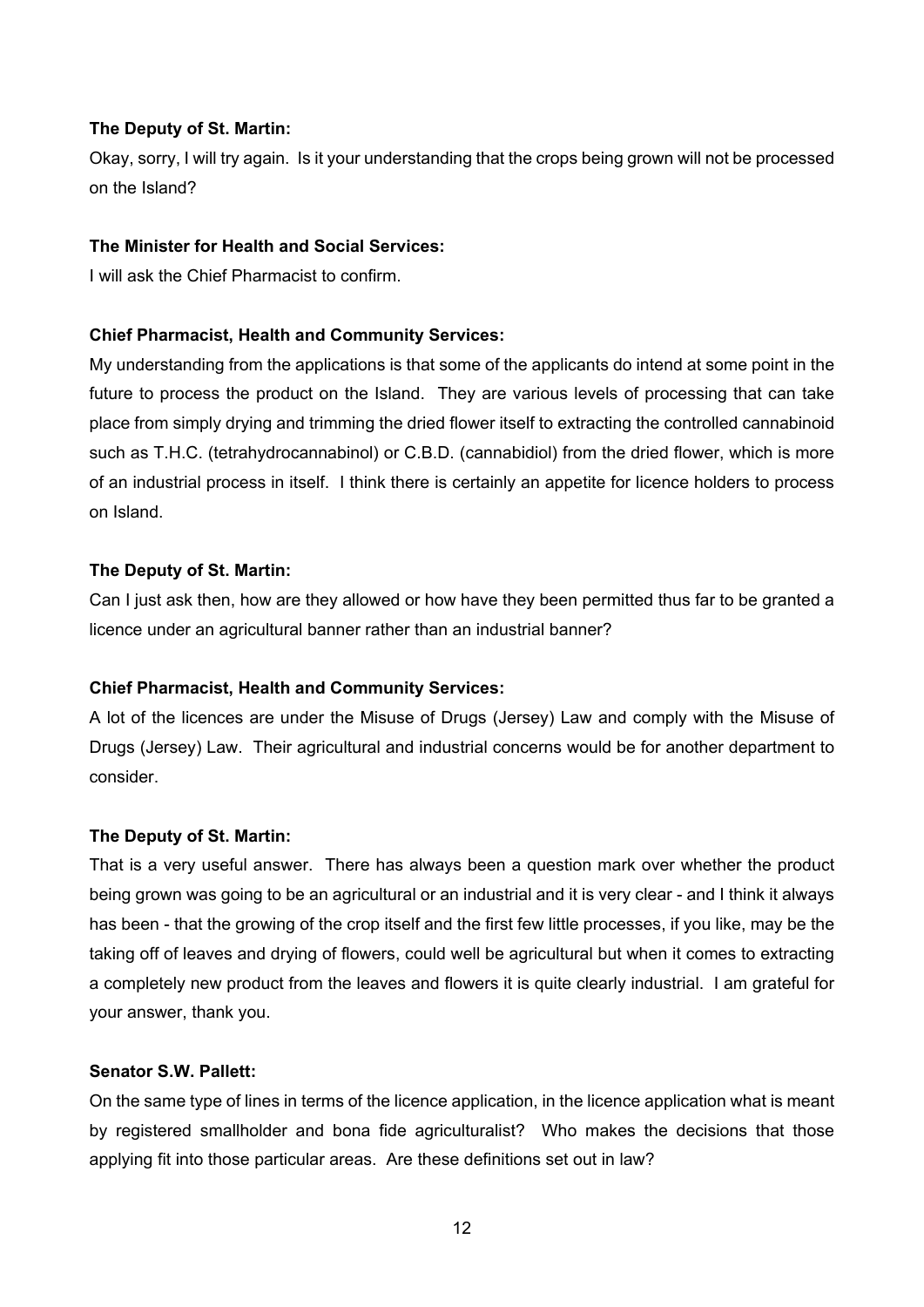## **Chief Pharmacist, Health and Community Services:**

My understanding is that they are and my understanding from colleagues in agriculture that to occupy to agricultural property you need to be a bona fide agriculturist and recorded as such. That is in the application guidance at the request of the Department for Agriculture.

## **The Minister for Health and Social Services:**

That is my understanding too.

## **Senator S.W. Pallett:**

Okay, well, I think we can ask further questions. I thought it might be a difficult one for yourselves. Thanks.

## **The Deputy of St. Mary:**

Before we leave that particular question and thank you for raising it, Senator, certainly as far as the tax situation is concerned my information is that the entity cultivating cannabis in whatever form has to be separate from any other business, so that does perhaps present a potential conflict with what you have just said about existing agricultural smallholders having to make the application. Are you able to throw any light on that at all?

## **Chief Pharmacist, Health and Community Services:**

The applications we have so far have been from, as I understand it, companies specifically established in order to cultivate cannabis, so standing slightly aside from any existing agricultural business.

## **The Deputy of St. Mary:**

You are therefore confirming that the applications you have received are effectively from new entities set up, but you are saying that their bona fides or their qualification is perhaps transposed from what they did previously? Is that a fair summary?

## **Chief Pharmacist, Health and Community Services:**

Or they will have an arrangement with somebody who is a bona fide agriculturist, which means they can utilise the land. That is my understanding.

## **The Minister for Health and Social Services:**

They will, I understand, have received a consent to occupy agricultural land but that is within the other department, the Infrastructure or the Economic Development section of Government. Under the agricultural control of land laws the occupation of agricultural land is limited, restricted and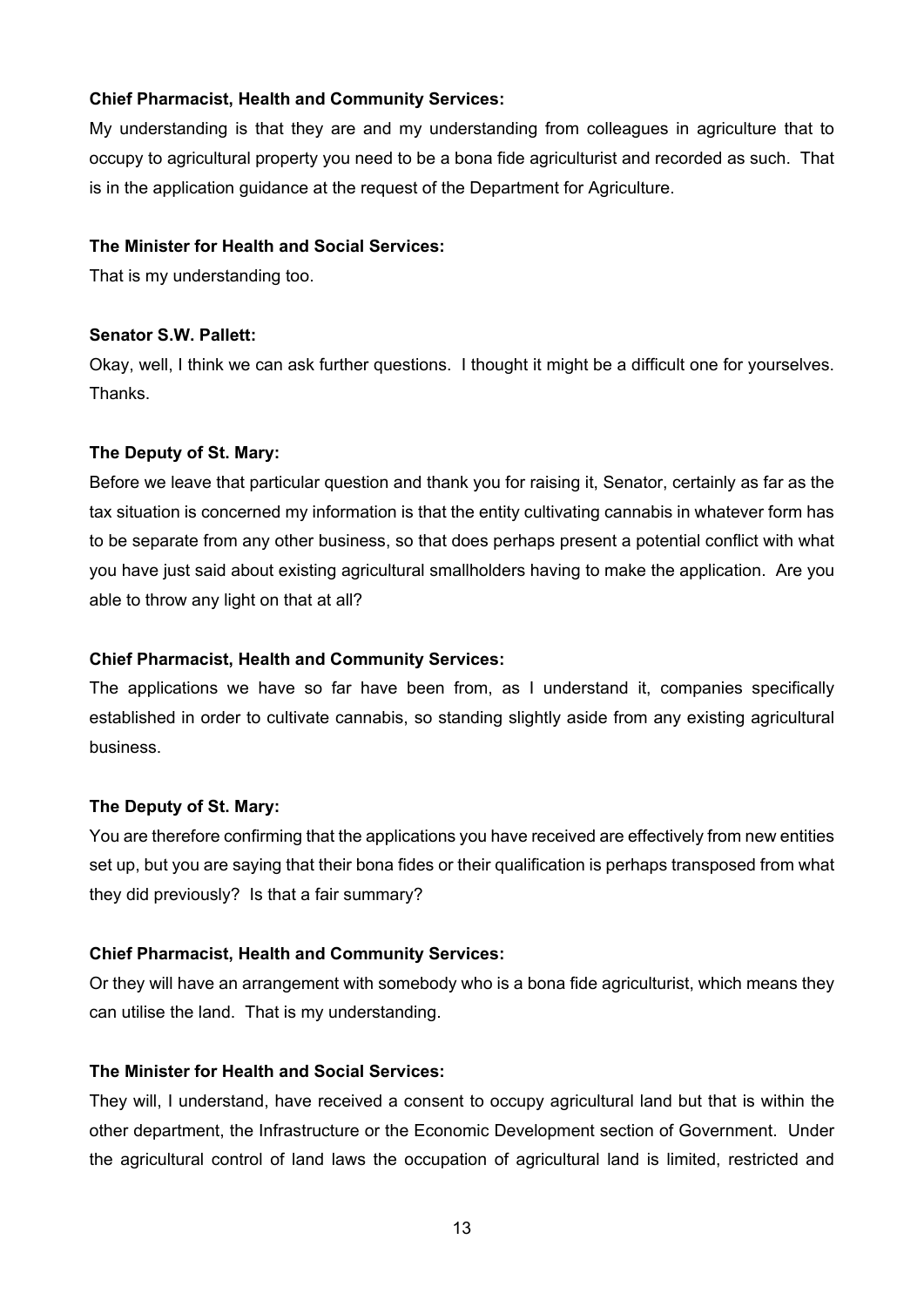licences must be obtained. I understand all the applicants for a cannabis licence have had that licence granted to them.

## **The Deputy of St. Mary:**

Okay, and I am thinking on my feet here, which perhaps gives scope for enquiries to remain at that stage as to whether the new activity is agricultural or industrial, but that is not for you to comment on, I am afraid. Okay. Senator Pallett, would you like to ask your further question?

## **Senator S.W. Pallett:**

Yes, please. Following on the same theme, what credentials, if any, are expected of the person responsible? It is mentioned in the application process "person responsible" so what credentials are expected of the person responsible for the legal and regulatory requirements under the requisite laws, the Misuse of Drugs (Jersey) Law for example?

## **Chief Pharmacist, Health and Community Services:**

There are no stipulated credentials as such, but as part of the site visit we undertake with the Home Office we will meet with the person who is designated to be that person responsible for regulatory affairs to determine whether they have the requisite knowledge, experience and understanding of the legal requirements around this and certainly again if they are looking to produce medicinal products around the medicines-related aspects. There is nothing predetermined in terms of the qualifications you must have but their understanding and knowledge is determined through interview with the person involved.

## **Senator S.W. Pallett:**

Thank you, so you would expect and I presume you have met the person responsible for the applications to date?

## **Chief Pharmacist, Health and Community Services:**

Yes, that is correct.

## **The Minister for Health and Social Services:**

I can add, if it is relevant, that background checks would also have been conducted on that person.

## **Senator S.W. Pallett:**

While you mention background checks, could I ask one further question? In terms of the advanced D.B.S. (Disclosure and Barring Service) checks why are they only required for the named on the application and not for example other directors or shareholders?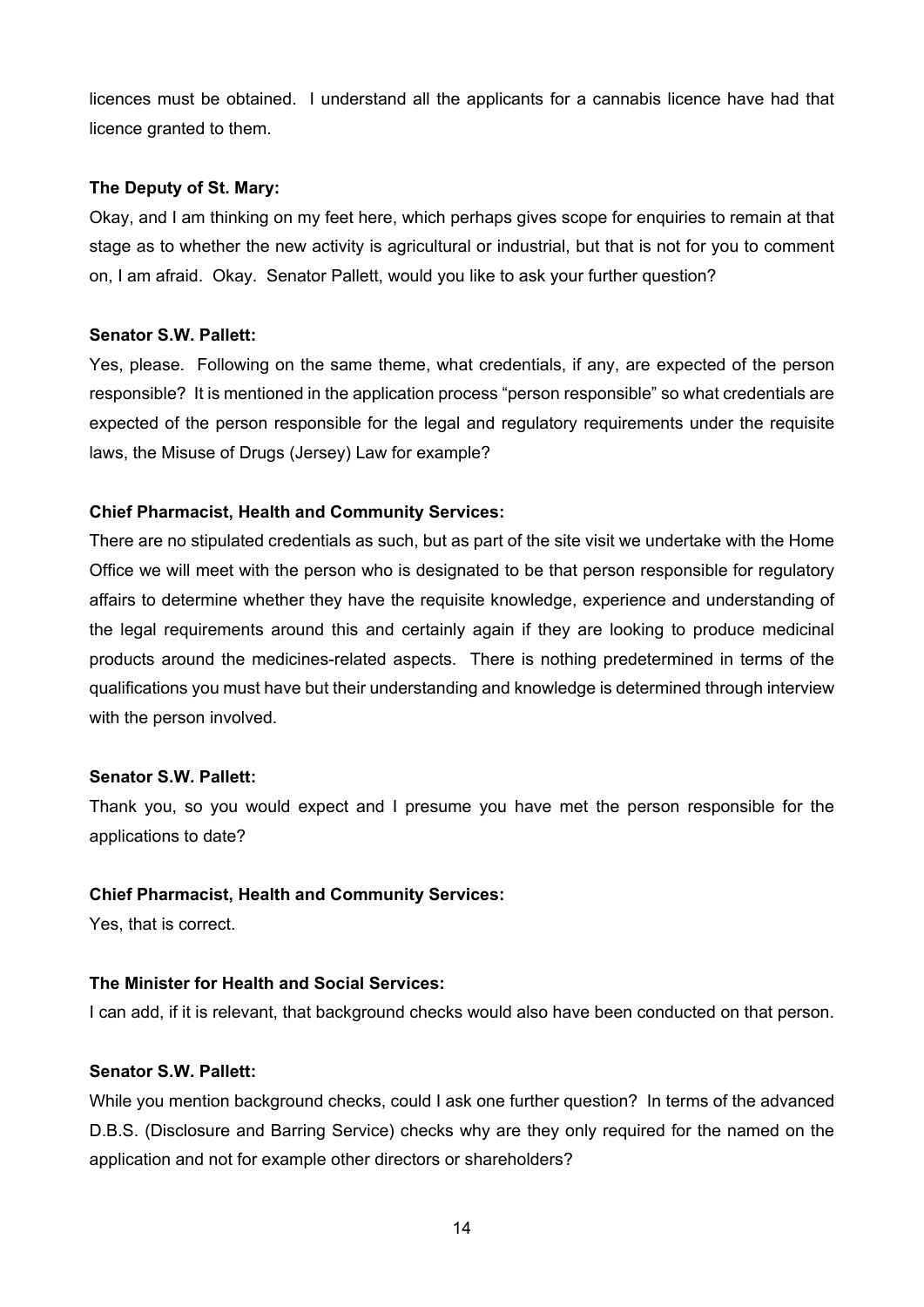## **Chief Pharmacist, Health and Community Services:**

That is advice from the Home Office and the Home Office used the same wording in their application guidance, that some of the key individuals required to be named on the licence you require enhanced D.B.S. checks for, so we have effectively followed the Home Office lead on that.

#### **Senator S.W. Pallett:**

I know this is getting to the area of Economic Development a little bit but we did have a discussion with the Minister around the level of shareholding. Has there been any discussion between yourselves and E.D.T.S.C. (Economic Development, Tourism, Sport and Culture) around what would be a reasonable level of shareholding for checks to be done?

#### **Chief Pharmacist, Health and Community Services:**

No formal discussion. I know that the 20 per cent shareholding has been mentioned, so that is potentially an area for further work to see what might be appropriate.

### **The Deputy of St. Mary:**

I think the questions raised by the Senator were more or less similar to ones that I was going to ask about the experience in the field of cannabis being taken into account when deciding on the granting of a licence and their expertise generally, but you are saying that that is something that you do look into at the time of the application?

#### **Chief Pharmacist, Health and Community Services:**

It is, and in fact we declined one application last year because we did not feel that the applicants had that requisite knowledge and experience.

#### **The Deputy of St. Mary:**

Okay, thank you for that. Some relatively small matters, does the process allow for an applicant to modify his licence once it has been granted, either by removing some of the activities or wishing to extend them by increasing additional ones or is that the subject of a new licence application completely?

## **Chief Pharmacist, Health and Community Services:**

They would need to make application for any change or amendment to their existing licence. Also, licences are granted on an annual basis so there is always an opportunity at each annual review to look at whether the company is doing or wants to do anything different, and that can be accommodated at that time.

#### **The Deputy of St. Mary:**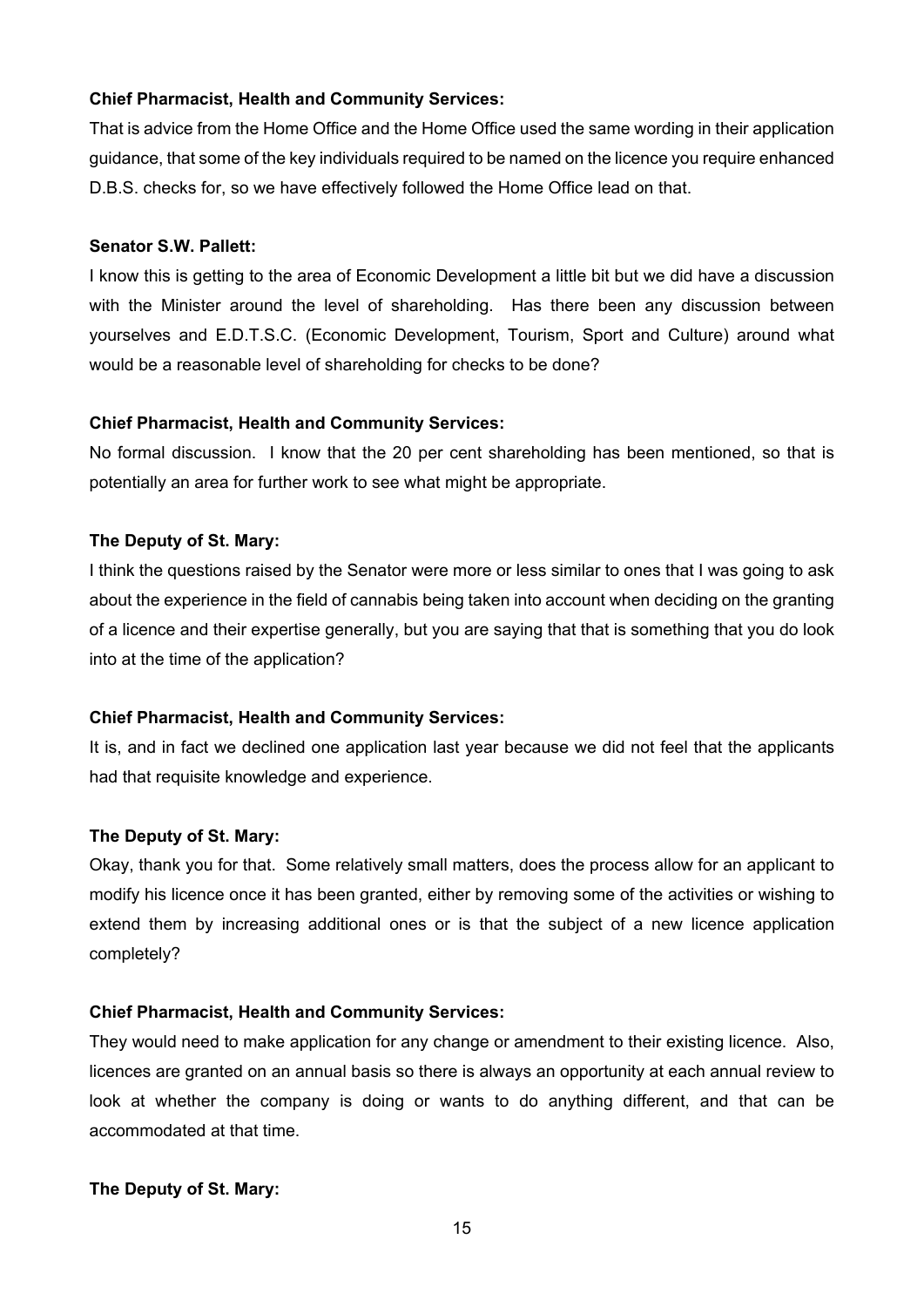Is it always the case that the licences are granted for a year only?

#### **Chief Pharmacist, Health and Community Services:**

That is currently the case, yes, and that follows again Home Office policy regarding licences they issue in the U.K.

#### **The Deputy of St. Mary:**

It is perhaps not your area but I think if I was involved in this I would like a bit more security than one year. Is there any intention to broaden it at all or are you convinced that will always be retained at the one-year level and nothing beyond?

#### **Chief Pharmacist, Health and Community Services:**

There is always scope to review that in the future. I think at this stage, which is very early in this industry, it is probably appropriate to be stricter rather than not and it may be something that will be looked at in future years, particularly with applicants who develop a history of compliance and good practice.

#### **The Minister for Health and Social Services:**

I agree, but I would say I think it would also be important to keep in broad step with the approach in the U.K. because they are the signatories to the international convention on our behalf, so we must be careful where we might diverge.

#### **The Deputy of St. Mary:**

I appreciate that, Minister. Thank you for that confirmation. My next question is perhaps an unfair one, but do you have any indication as to how many new licence applications are being anticipated to be submitted either in the next 12 months or annually thereafter?

#### **Chief Pharmacist, Health and Community Services:**

I do not have any idea about how many might be submitted, but I know that we have one application pending at the minute and as far as I am aware there might potentially be one more later this year.

## **The Deputy of St. Mary:**

The one pending and the one to come, are they new to the industry, if you can call it that, or are they associated with the existing organisations involved in the area?

#### **Chief Pharmacist, Health and Community Services:**

No, they are new to the area.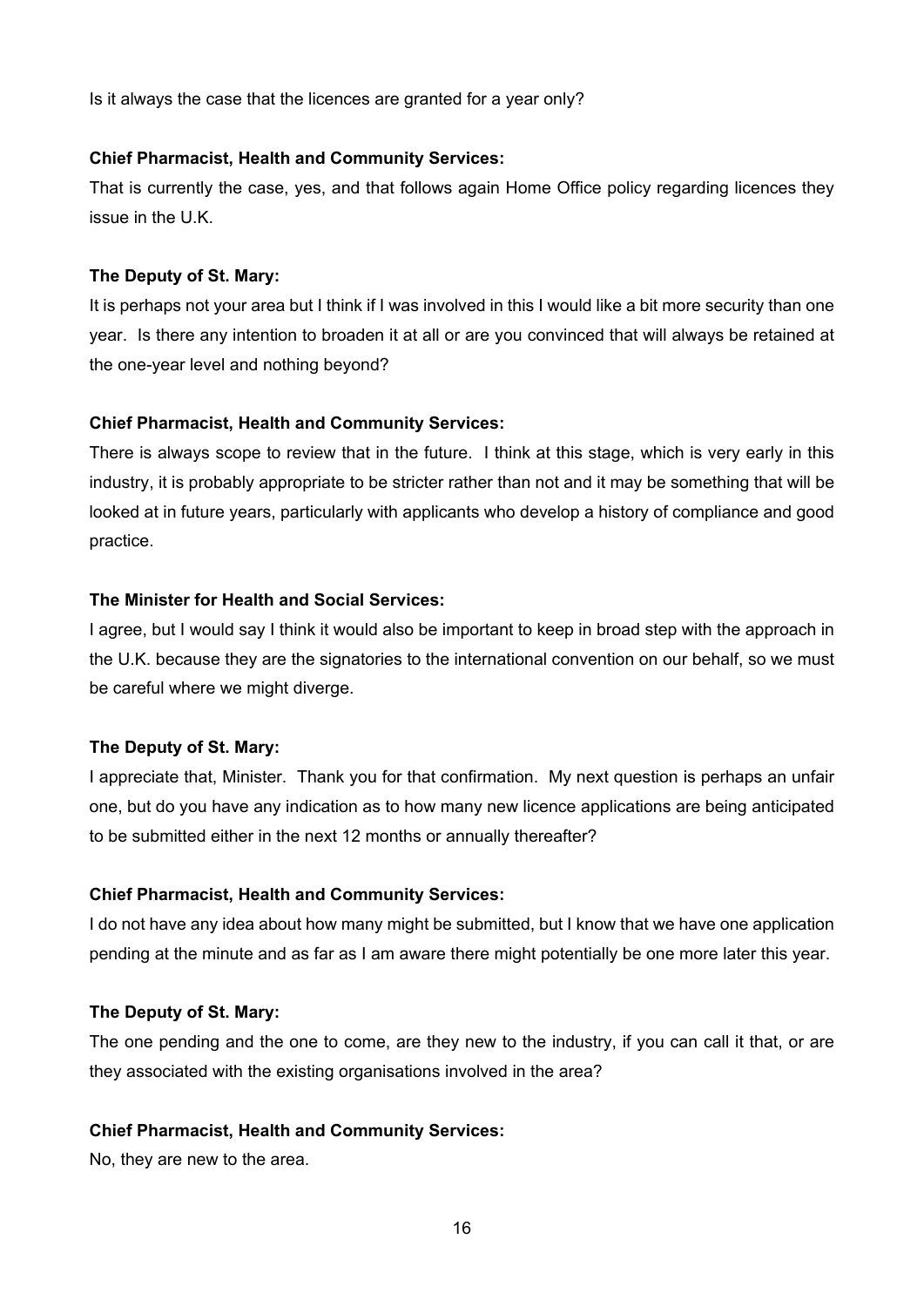## **The Deputy of St. Mary:**

A couple of final things on the licensing point specifically, I think you have said, Minister that in terms of licensing it seems that extensive reliance is made on existing laws, the Misuse of Drugs (Jersey) Law 1978 and the Medicines (Jersey) Law 1995. Are you able to confirm that medicinal cannabis project applicants are subjected to the same rules and process as any other drug producer, manufacturer and that therefore there is not a special ad hoc regime being set up to cater for this industry?

## **The Minister for Health and Social Services:**

No, I confirm that the applications fully comply with the requirements of the legislation and throughout the process of these applications being brought forward we have received legal advice from the Law Officers' Department to ensure that things were kept on track and fully compliant.

## **The Deputy of St. Mary:**

My final question in this area before I hand you over to a different area, and again it might not be something for you to answer, but did Jersey as a whole, and what part did you have in this if so, establish a risk appetite framework or parameters in terms of acceptance of projects? That might well come up in terms of resources later on but to what extent has your department, Minister, been involved in the overall setting up of this fledgling industry?

## **The Minister for Health and Social Services:**

We have not been involved in assessing a risk appetite as you suggest, not in those terms. We have more so been involved in ensuring that we have a robust regulatory process around the industry, which has involved the Chief Pharmacist liaising with the Home Office and ensuring that the M.O.U. was in place and we were established as a cannabis agency able to regulate the providers. As to the policy behind it, I have had no particular input apart from the items that have been brought to the Council of Ministers where all other Ministers share. I was not seeking an input, I must say.

[12:45]

## **The Deputy of St. Mary:**

Before I leave this section I think the Senator would like to make one further, maybe final, question. Senator Pallett?

## **Senator S.W. Pallett:**

You did mention very early on in the briefing that the Misuse of Drugs (Jersey) Law goes back 50 years and you just mentioned wanting to work under a tight regulatory regime. Was there any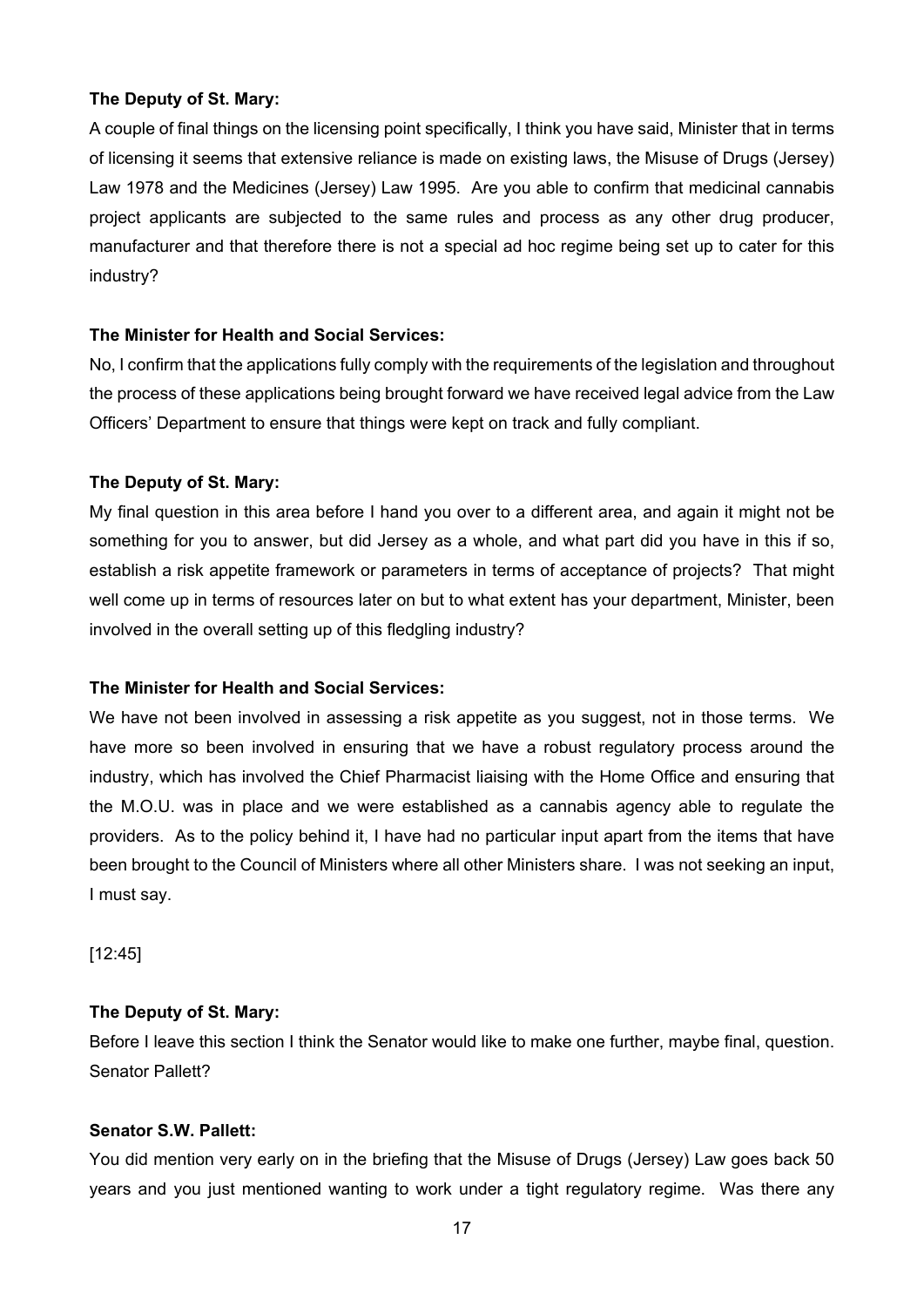thought of looking to set up a completely separate new set of regulations, purely to cover cannabis rather than try to work within pieces of legislation that probably were not put together for this type of industry?

#### **The Minister for Health and Social Services:**

I was not involved in that thinking, if it took place. From my viewpoint it has been a case that you are the Minister who has the authority under the present legislation to grant licences and this is what needs to be put in place. As to whether officers at any time have considered another regime, perhaps I can ask the Chief Pharmacist.

#### **Chief Pharmacist, Health and Community Services:**

No, we have not, although that has cropped up informally recently about now that we are clearer on what the whole process end-to-end looks like, that that might be a consideration as to whether there is scope or powers to have a separate set of regulations under the Misuse of Drugs (Jersey) Law for example, which encompasses the whole package.

#### **The Deputy of St. Mary:**

Thank you for that question, Senator. To add on to that, Minister, you did earlier on say that you felt it appropriate to insist on an environmental impact assessment and your comments in that area leave me to wonder whether it would be helpful to ensure whether some of the matters you are concerned about would be better addressed in a separate piece of legislation, rather than relying on various specific areas applicable to different industries that we have at the moment. Do you have any views on that?

#### **The Minister for Health and Social Services:**

Yes, I think that is quite possible. If this becomes a large part, a mainstay of Jersey's agricultural offering, then we should ensure that there is a framework that meets all the needs around it. I am not saying the present one does not, but there is probably always room for some improvement and I would not be averse. Indeed, whether it should be the Minister for Health and Social Services who grants licences or some other Minister, because we are essentially dealing with the growing of a crop here. Maybe the Minister for Health and Social Services should be involved if the process becomes nearer to a creation of a medicine and that is where perhaps Health comes into play, but in terms of the simple cultivation the duties to regulate could be put elsewhere. I am open to that if there was that thinking and a determination made that there should be change.

#### **The Deputy of St. Mary:**

Thank you for that. That is useful, thank you. That probably leads us quite neatly on to the question of resources, which Deputy Luce is going to raise a few questions about.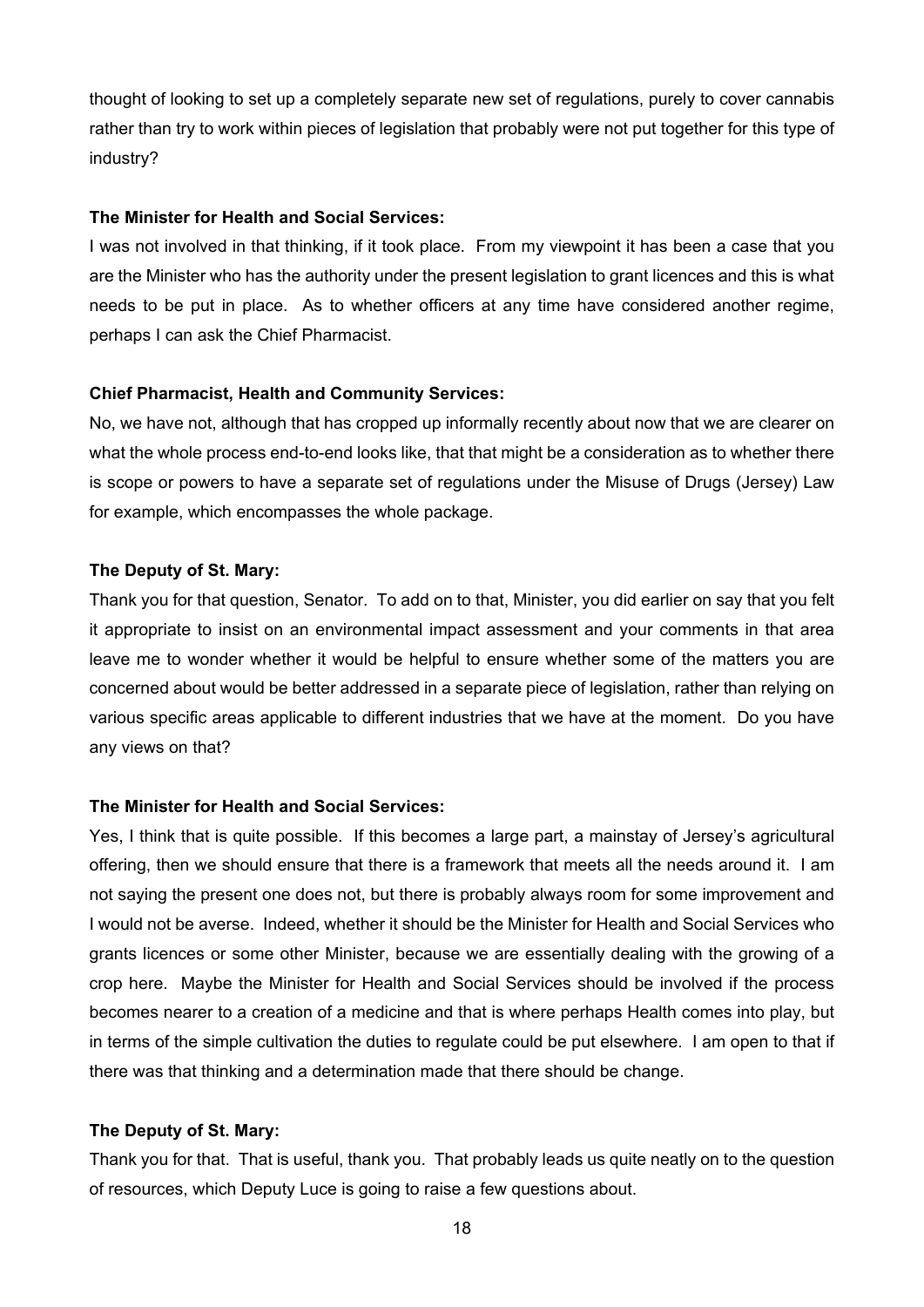#### **The Deputy of St. Martin:**

Thank you, Chair. Before I start, can I ask a couple of final questions on licensing? Minister and Chief Pharmacist, you mentioned transport on and off site and you also mentioned the destruction of the crop. Have you seen evidence of liaison with the freight and logistics industries about the movement of these products? Also, when it comes to the destruction of the crop at the end of its growing life, are there strict rules in place or is that going to be local advice that is given?

#### **Chief Pharmacist, Health and Community Services:**

In terms of the destruction of the controlled parts of the plant, we would look for the same sort of assurances that we have around the destruction of controlled drugs and medicines now, so it is likely that there would be a witnessed destruction, probably by incineration. I have not seen anything with companies liaising with logistics companies. The security of the product is that of the licence holder, so they have to make sure they have got arrangements in place. Companies obviously transport controlled drugs to and from the Island on a regular basis because they supply our pharmacies over here, so it is not too dissimilar to those arrangements.

#### **The Deputy of St. Martin:**

Thank you for that, and if I could go back to the Minister very briefly for a last question maybe on E.I.A.s. Minister, in your answer, the last answer you gave the Chair a minute ago, you hinted that maybe in the future it might be a different Minister that says yay or nay on E.I.A.s. Are you concerned that in these first 2 licences you may be slightly outside of your comfort zone in granting licences and making decisions on environmental impact assessments?

#### **The Minister for Health and Social Services:**

Yes, I take the point, Deputy. I am not used to reading E.I.A.s or interrogating any meanings behind them. It is a point well made. It may be that there is another input needed at that stage.

#### **The Deputy of St. Martin:**

Okay, thank you. I will move quickly on to resourcing if I may, because I have a few questions in that line. Could you provide a few more details about additional resources that you are going to need to fulfil the roles in respect of medicinal cannabis products? It is very clear to us that the Chief Pharmacist is a busy bloke, putting it bluntly, a very busy person and this industry could soak up an awful lot of his time. Could you tell us where we are with resources and what we might need?

## **The Minister for Health and Social Services:**

Yes. Can I just open by saying that I am very grateful to the Chief Pharmacist? He has been directly involved and spent a lot of time in assessing the applications that have come forward and giving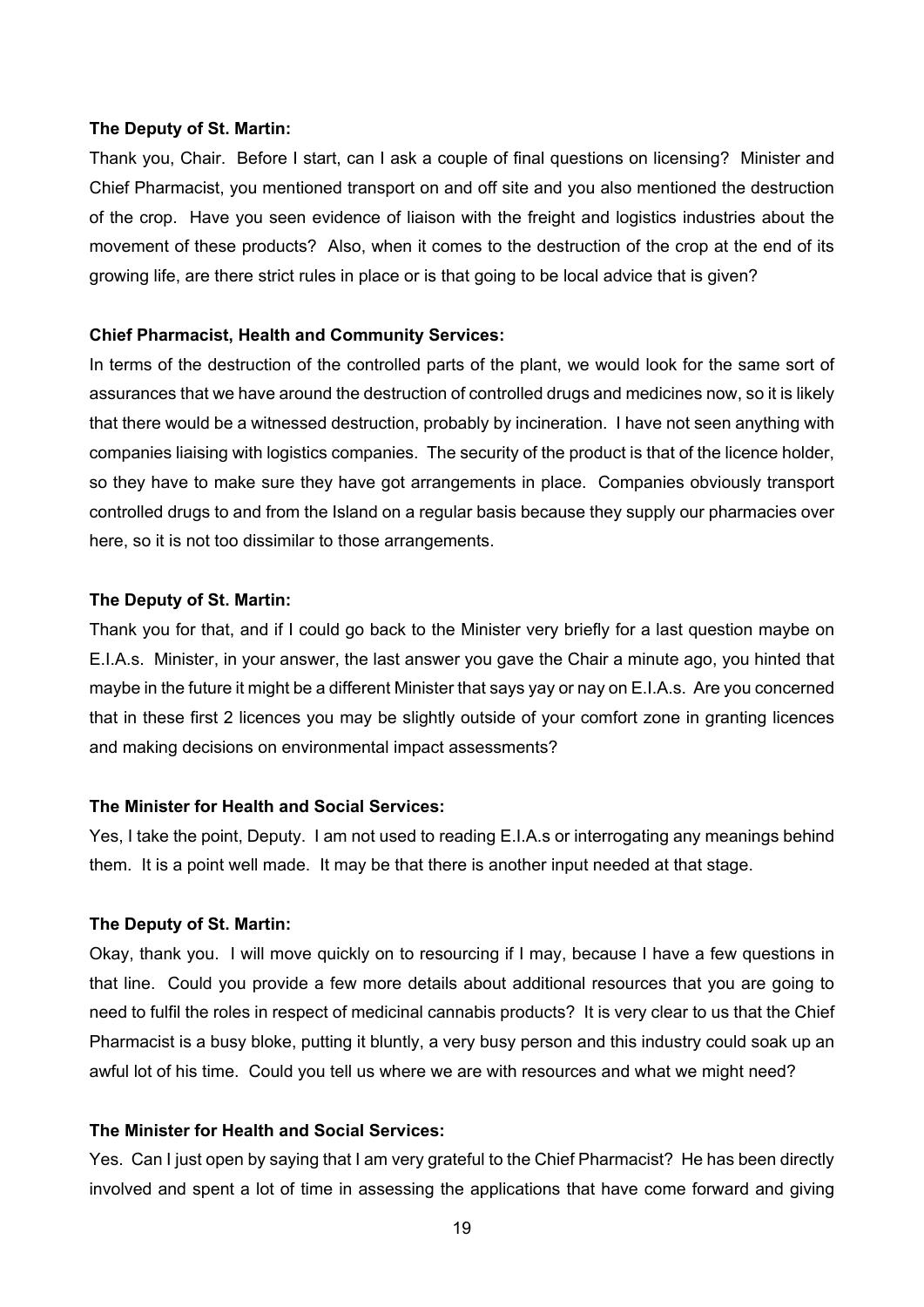guidance to applicants and liaising with the Economic Development team. It has concerned me that if this industry grew significantly then we do need extra resource and that is something that I have talked about also with the Director General of Health and Social Services. I will pass over to Mr. McCabe because he knows the plans in detail that are in place.

#### **Chief Pharmacist, Health and Community Services:**

Yes, I think the point is well made that there will inevitably be requirement for additional resource if this industry continues to grow. So far I guess a lot of the work has been in establishing the framework and things like that but going forward we will need to ensure that we can provide adequate oversight, inspection, compliance visits to guarantee that people are operating in accordance with their licences. While there are only one or 2 licence holders it is manageable. If we have significantly more then we will need to look to secure additional resource. The doubling of licence fees will go some way to help with that and it is a case of determining exactly what type of additional resource we might need to best support the industry.

#### **The Deputy of St. Martin:**

Is there going to be any delegation of responsibility from the Drugs and Firearms Licensing Unit at the Home Office or the regulatory authorities to the Jersey Cannabis Agency to monitor the quality and to ensure that the E.U. G.M.P. standards are being met?

#### **Chief Pharmacist, Health and Community Services:**

The Home Office themselves do not have an interest in G.M.P. specifically because that is in relation to production of medicinal products and the active substances in medicinal products and in the U.K. that is the M.H.R.A. who look after that. You have 2 agencies in the U.K. who are involved in this business, the Home Office and the M.H.R.A. Certainly if applicants are licensed either just for cultivation or production of medicines I think a lot of the day-to-day regulation and inspection would be delegated to local enforcement officers with the option at all times to be able to consult and liaise with the Home Office or the M.H.R.A. for advice or external oversight inspection if necessary.

#### **The Deputy of St. Martin:**

Thank you, so the cannabis agency over here will receive training from the D.F.L.U. (Drugs and Firearms Licensing Unit), M.H.R.A., to ensure that compliance is undertaken or adequate?

#### **Chief Pharmacist, Health and Community Services:**

Yes, certainly the expectations or what happens at the minute is that the inspections are joint currently, so undertaking those joint inspections with the M.H.R.A. or the Home Office allows myself or potentially others in the future to build up that experience and expertise in undertaking inspections. That will always be an ongoing process.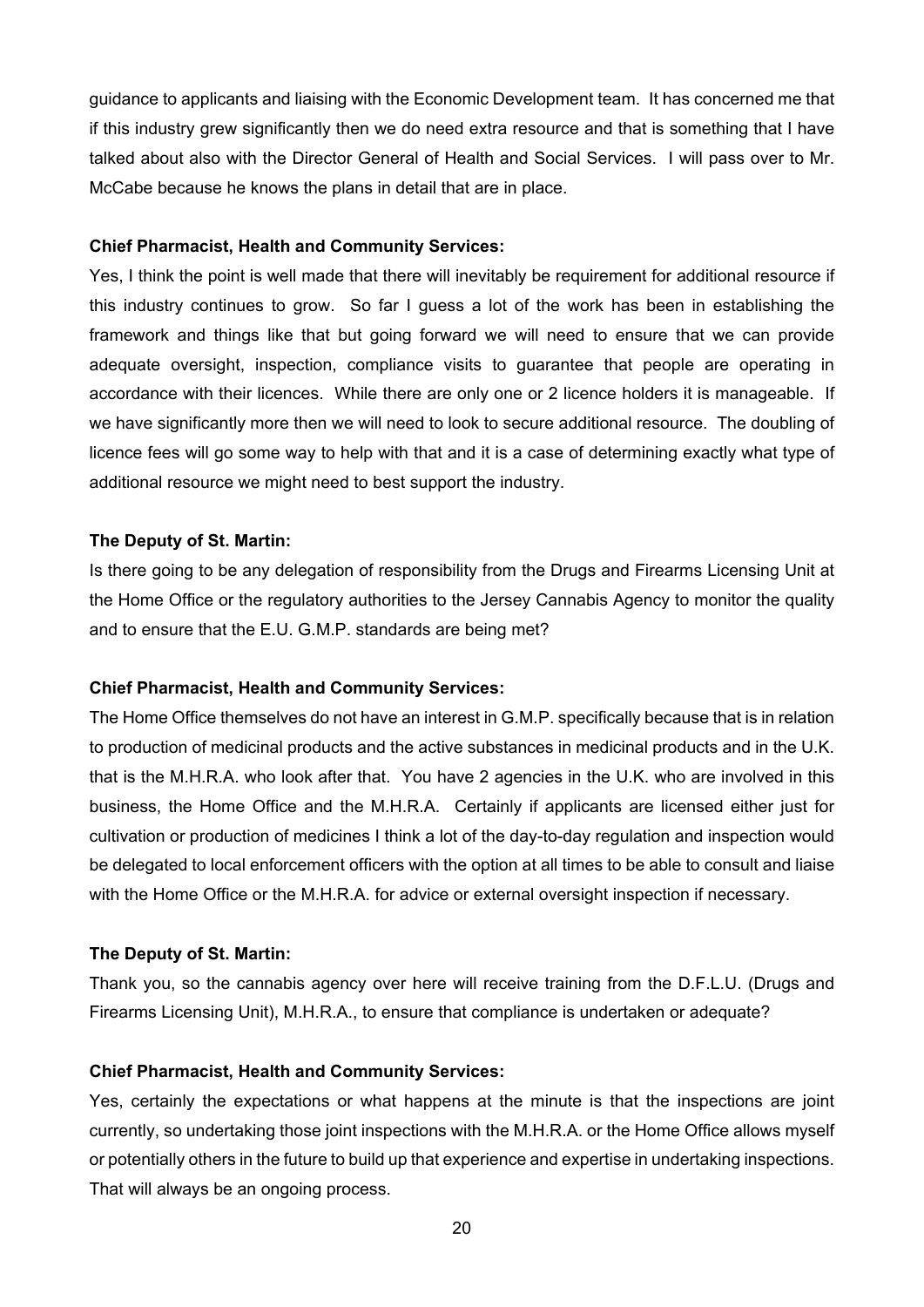#### **The Deputy of St. Martin:**

Do you see that in the future the D.F.L.U. and M.H.R.A. will continue to meet with Jersey cannabis cultivators in person, or will that eventually be completely delegated over to the J.C.A. (Jersey Cannabis Agency)?

#### **Chief Pharmacist, Health and Community Services:**

I think there will always be that need to meet for 2 reasons. The Home Office will want to meet to satisfy their obligation under the U.N. Convention as the regulator and the M.H.R.A. because it involves the production of medicinal products especially that could end up in the U.K. market would also have an interest. I do not think that we would ever look to develop a level of expertise around the G.M.P. inspections that is required locally and we would always refer to the U.K. Medicines and Healthcare products Regulatory Agency as the internationally recognised expert body in that area.

#### **The Deputy of St. Martin:**

Does the J.C.A. have an organisational structure? Is it regulated by means of statute or equivalent document?

#### **Chief Pharmacist, Health and Community Services:**

The J.C.A. is established by the Home Office as the body that is required under the U.N. Convention to oversee activities in Jersey. In the absence of the M.O.U. and the establishment of the J.C.A. the U.K. national cannabis agency would be the regulator for all these matters, so as it stands at the minute the J.C.A. and the Minister for Health and Social Services is designated as the J.C.A. as the person who issues the licences, so has the licensing authority under the Misuse of Drugs (Jersey) Law.

#### **The Deputy of St. Martin:**

To be clear, at the moment the J.C.A. is not constituted to have a particular set of rules or laws, but it works under the M.O.U. from the Home Office?

#### **Chief Pharmacist, Health and Community Services:**

That is correct.

#### **The Minister for Health and Social Services:**

Sorry, could I refer to I think it was a useful summary of the legislative provisions that we provided to you last week, I believe, with our answers to your written questions? I hope that explains the J.C.A. role.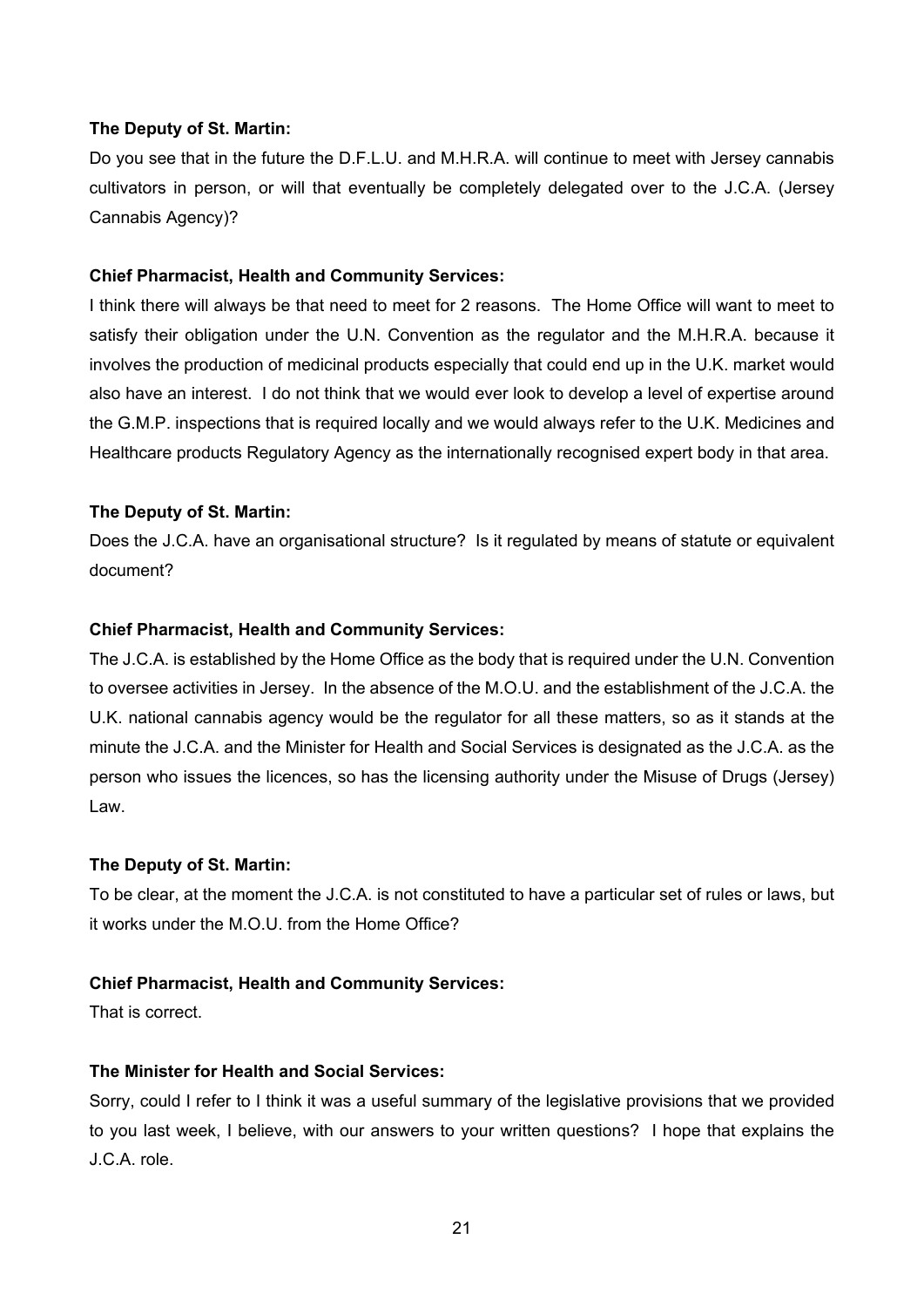#### **The Deputy of St. Martin:**

No, that is fine, Minister. I thought it was important that we get these answers even more on record than they were previously. Do you plan to recruit any additional qualified pharmacists to assist yourself, Chief Pharmacist, in managing applications to cultivate medicinal cannabis?

## **Chief Pharmacist, Health and Community Services:**

Yes, I am currently looking at whether it is a pharmacist or some other form of support to help with this industry. In terms of issuing licences to cultivate under the Misuse of Drugs (Jersey) Law that does not necessarily need to be a pharmacist. You do not necessarily need knowledge of medicines to be able to do that. Certainly when it comes to the production of medicinal products and the requirements around that then a pharmacy background would be extremely beneficial. It is a case of trying to weigh up what is the most appropriate skill set in terms of the support that is required.

## **The Deputy of St. Martin:**

My last question is on a not dissimilar subject and it is about business feasibility and plans for these businesses moving forward. Do you do those business feasibility studies yourself or are you getting help from other departments and which other regulatory bodies might be assisting you in looking at the business cases that are put forward?

[13:00]

## **The Minister for Health and Social Services:**

I do not believe that function is carried out by myself or the Chief Pharmacist. It would be carried out by the Minister for Economic Development.

## **The Deputy of St. Martin:**

Okay, that is very clear. Thanks very much, Minister and Chief Pharmacist. I am going to hand over now to Senator Pallett who has got some questions and then a further question on the role of the Chief Pharmacist. Senator Pallett?

#### **The Deputy of St. Mary:**

Sorry, could I dare interrupt? Before we move away from resources I think the Minister mentioned earlier on, and I ought to clarify it, it seems clear to me that this is a new activity that perhaps was not contemplated too long ago. On the question of resources is there a bid already in for further resources or is one being contemplated for the next Government Plan or where do we sit on that?

## **The Minister for Health and Social Services:**

22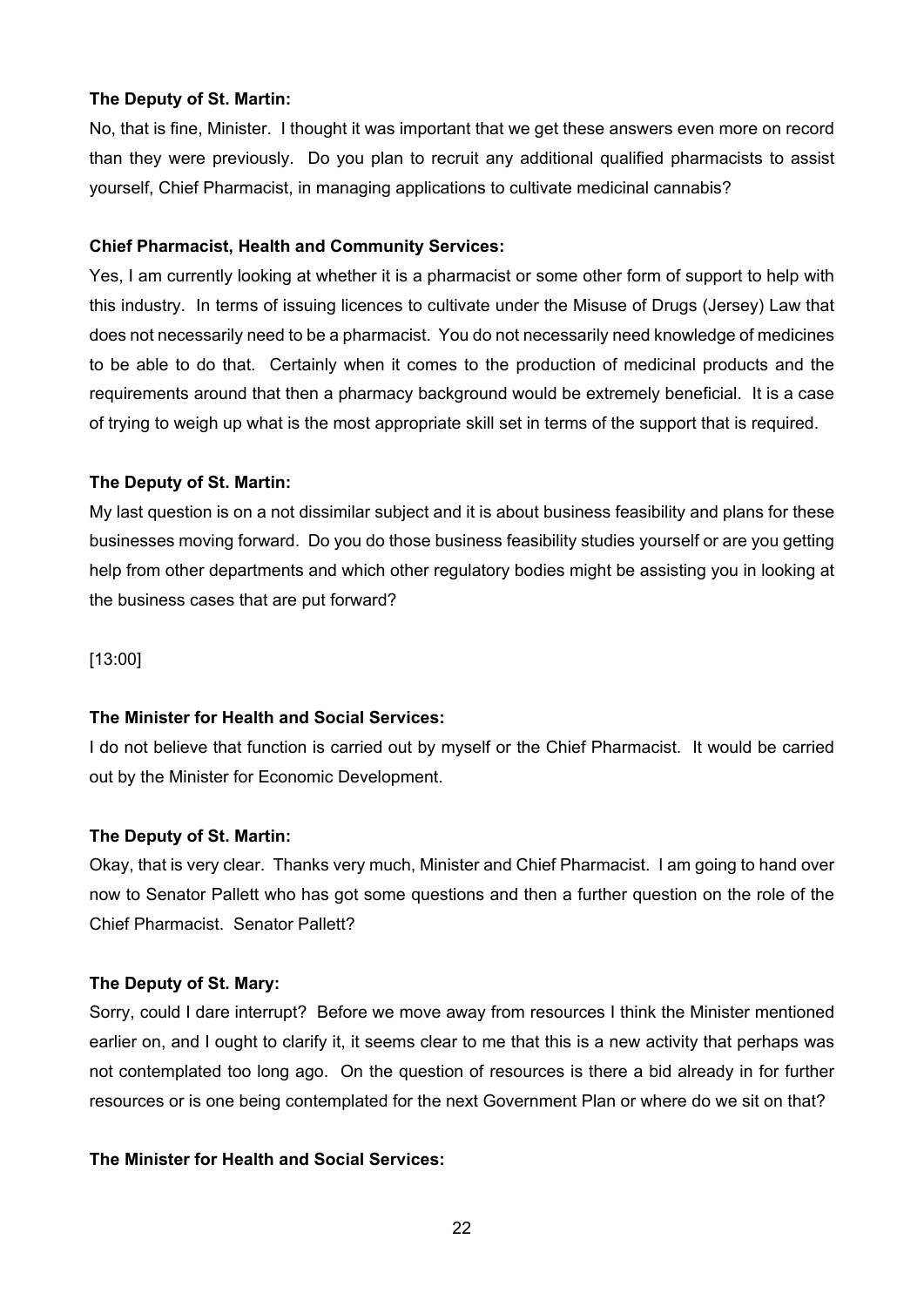I will pass over to the Chief Pharmacist in a minute. Just to say though that part of the reason for the licence fees is to enable an income stream that would contribute towards the budget for those additional resources. Can you add on resourcing, Paul?

### **Chief Pharmacist, Health and Community Services:**

Yes, just to say that as I said previously I am looking at what type of additional resource would be best placed to support this industry and I am looking at how I can utilise the income we are now receiving from licence fees to support that. If we can manage it from within licence fees then potentially there would not be a need for an additional bid for resourcing but it is possible that if the industry grows significantly that we may need to look at a formal bid of some description.

## **The Deputy of St. Mary:**

It does seem to me that what is involved at the time of application is comprehensive, involving various people, but perhaps you cannot comment further on that at the moment. It would not surprise me if you do have to require further resources, bluntly, but that is an aside comment. Sorry, Senator, over to you now.

#### **Senator S.W. Pallett:**

To finish that section off, in regards to the J.C.A. you have explained it extremely well but is there any intention to expand the membership of the J.C.A. in the short to medium term? Just to be clear, politically it is the responsibility of the Minister for Health and Social Services.

## **The Minister for Health and Social Services:**

I would be open to that. I think that might be helpful at some stage. Initially it has been necessary to work our way through the initial applications, referring for legal advice where necessary and understanding how applicants are approaching this. As it becomes more the norm it could well be appropriate to establish a body of people who might assess. I think the Chief Pharmacist has had discussions around this, so if I pass over to him.

## **Chief Pharmacist, Health and Community Services:**

Yes, there is potentially scope to have a slightly broader group, potentially under the auspices of the Jersey Cannabis Agency to provide additional support and guidance around licensing and that is something that I think we need to look at as we go forward.

## **Senator S.W. Pallett:**

My first question in many regards you have answered, but in terms of the specific advice provided by the Chief Pharmacist, you have given us some background as to the advice you give the Minister,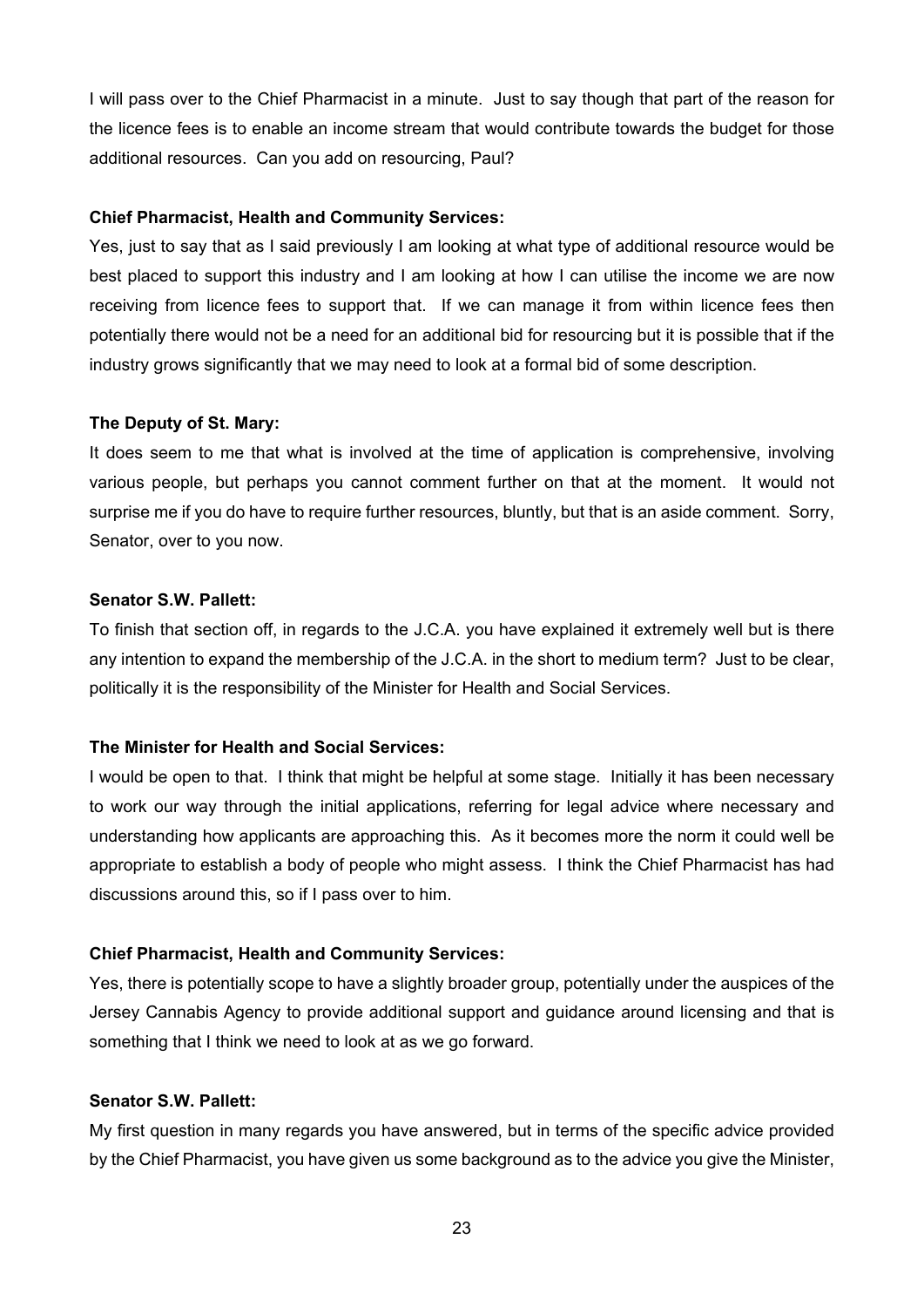but is there anything that you would want to add in regards to advice maybe that we have missed this morning so far?

#### **Chief Pharmacist, Health and Community Services:**

I do not think so. In terms of the point of considering applications, at that point we have the application, we have a report from the Home Office that will be provided under the M.O.U. and then it is really a case of myself providing advice and interpretation around that to facilitate a licensing decision being made.

#### **Senator S.W. Pallett:**

Next question, please can you describe the dispute resolution process in the event of a disagreement between the Chief Pharmacist, Health and Community Services and the Drugs and Firearms Licensing Unit, Medicines and Healthcare products Regulatory Agency in the U.K. and any disagreement that may come up? Who holds the whip hand in regards to that decision-making process?

#### **Chief Pharmacist, Health and Community Services:**

That is a very good question and not something we have tested as yet. We have not had any disagreements. If it came down to issues around the U.N. Convention, which the Home Office is ultimately accountable for, then I think we would be taking legal advice on that around interpretation and probably would make that formally if we could not come to an agreement between myself and the head of the D.F.L.U.

#### **Senator S.W. Pallett:**

Have you put a formal dispute resolution process in place, or is that something that almost you will play by ear when it comes up?

#### **Chief Pharmacist, Health and Community Services:**

Thinking about it now I think it would probably be wise to work with the Home Office about putting something in place. I think it was acknowledged at the time of writing the M.O.U. that there needed to be some process, which is why it is referenced, but I would probably prefer to have something in place in advance of having to use it, than have to develop something in time of need.

#### **Senator S.W. Pallett:**

Moving on, once a determination is made by the decision-making authority following a dispute what accountability mechanisms are in place to ensure that the decision is in line with established practices for the cultivation of medicinal cannabis, such as the E.U. (European Union) G.M.P. standard, for example?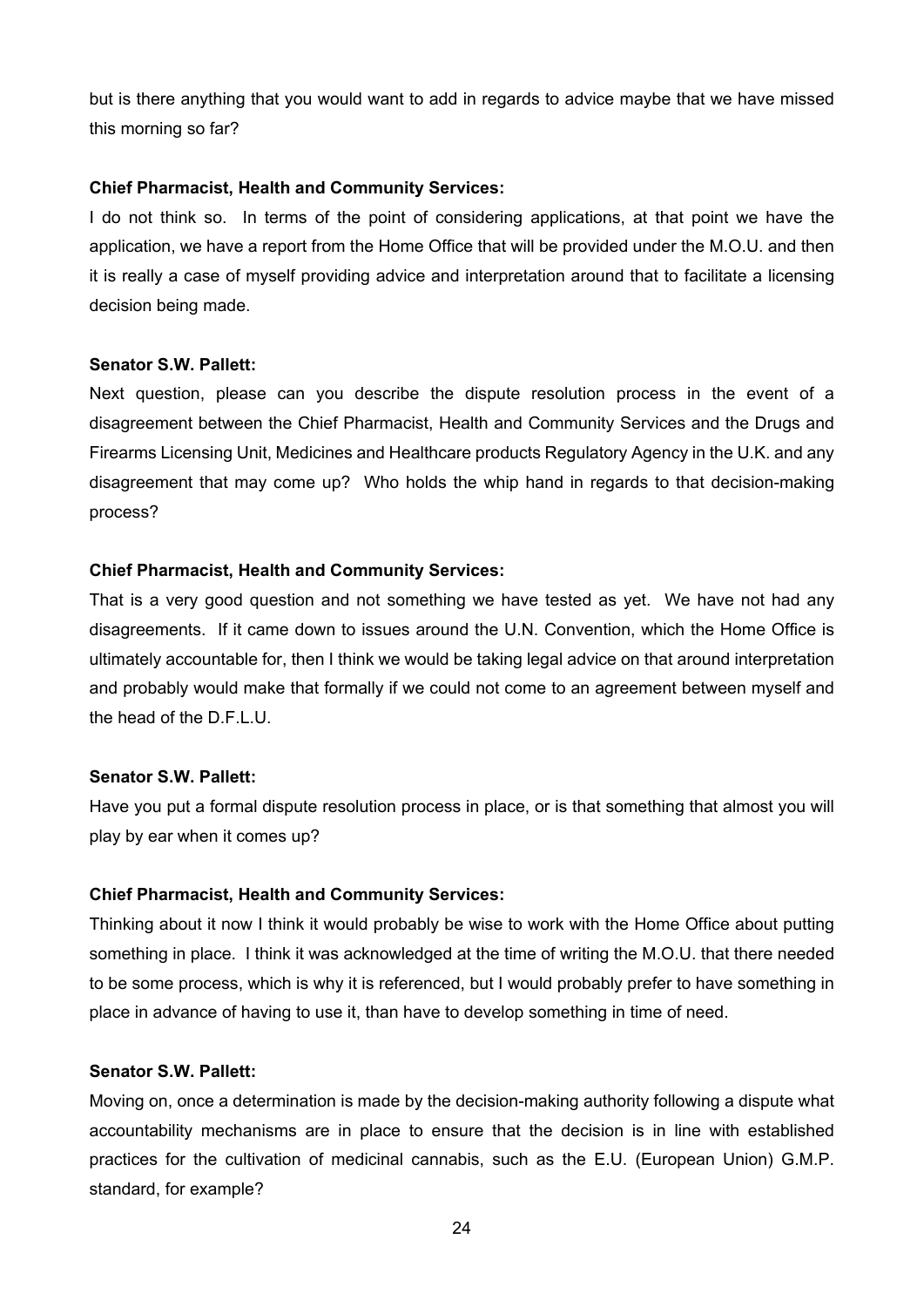## **Chief Pharmacist, Health and Community Services:**

The E.U. G.M.P. standard we would invite the M.H.R.A. to determine whether something is or is not in compliance with that, because they are the experts. We would not have to rule on that ourselves.

## **Senator S.W. Pallett:**

So that is advice you receive from the U.K.?

## **Chief Pharmacist, Health and Community Services:**

Yes.

## **Senator S.W. Pallett:**

In relation to the ultimate decision-making power to issue a licence to cultivate medicinal cannabis, will ministerial input always be required before a decision is taken?

## **Chief Pharmacist, Health and Community Services:**

As things currently stand the Minister for Health and Social Services is the licensing authority and therefore yes. Whether at any point in the future a mechanism to provide for licence decisions by way of delegation is something that could be looked at, certainly in the U.K. the N.F.L.U. have delegated responsibility from the Home Office Minister over there for making those licensing decisions. Currently our legislation requires the Minister for Health and Social Services to make the decision.

#### **Senator S.W. Pallett:**

So that is something that potentially could fall to the J.C.A. or a relevant body?

#### **The Minister for Health and Social Services:**

I agree that would be a potential way of doing it, to establish a formal licensing authority.

## **Senator S.W. Pallett:**

There is a question from the Chair?

#### **The Deputy of St. Mary:**

Thank you. I thought it was the best way of getting your attention. Going back to the decisionmaking power, again it touches on the idea of an environmental impact assessment, which will cover a multitude of things and I do not think we have yet mentioned the question of security. To what extent is security a potential problem and to what extent do you get appropriate advice from the police force?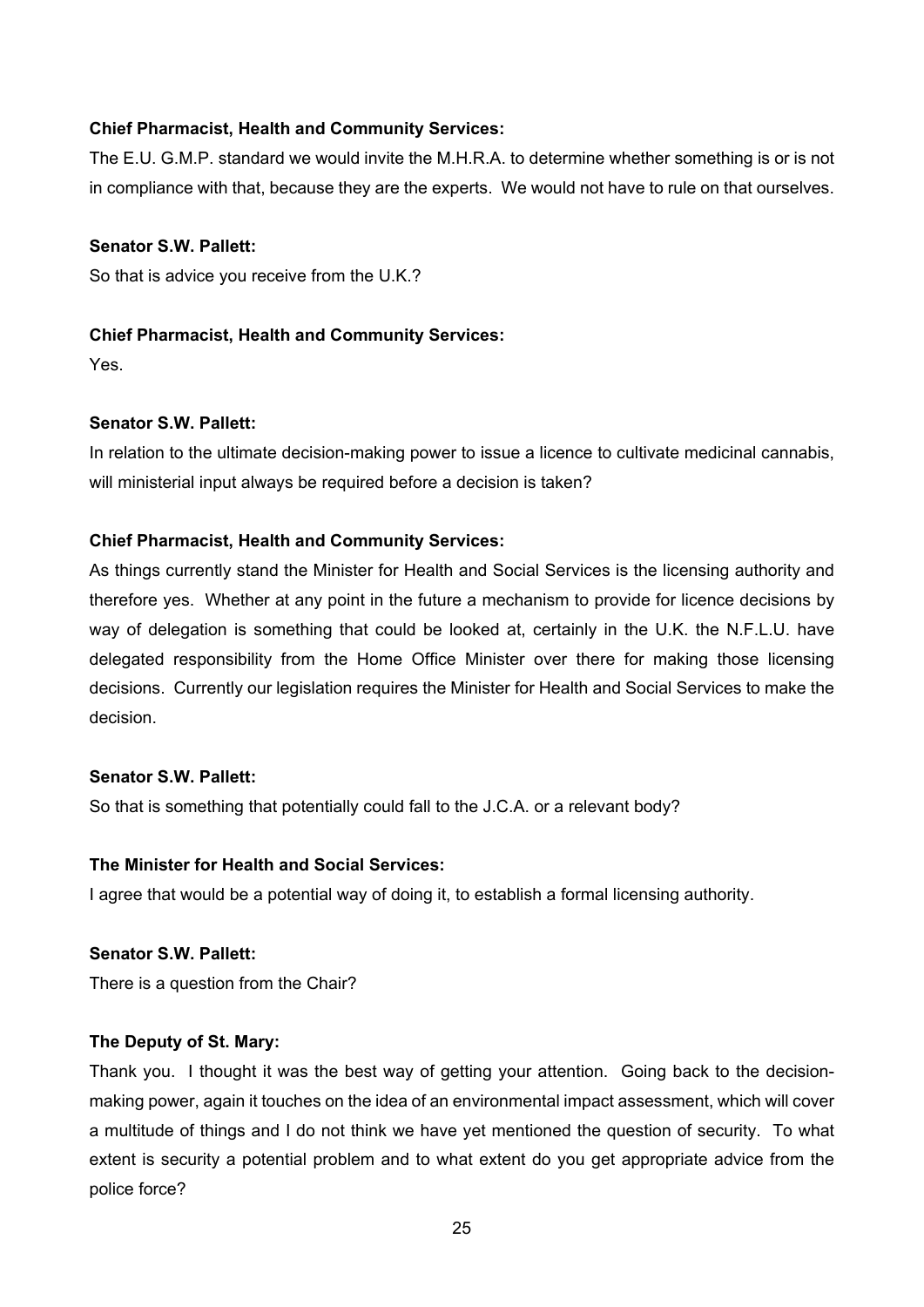## **The Minister for Health and Social Services:**

It is one of the considerations that come from the Home Office and that we have adopted and I know the Chief Pharmacist has worked closely with the local police and I will ask him to give detail.

#### **Chief Pharmacist, Health and Community Services:**

We as part of the application require a security assessment to be submitted by the applicant to address the issues that are contained in Home Office guidance on security arrangements and that is available at the time the Home Office come to do their inspection. We are very strongly guided by the Home Office in terms of the basic principles being satisfied and then we have the option to consult with local agencies as we need to, to see whether there are any local factors that should be considered.

#### **The Deputy of St. Mary:**

Thank you for that. You say it is an option. Is it a question that as a matter of course you would get local advice or would you take a view yourself if there did not appear to be any particular problem?

#### **Chief Pharmacist, Health and Community Services:**

I think if the view from the Home Office was that everything was acceptable and in order then you would perhaps not necessarily need to take advice. The Home Office are the experts on this. They do it regularly in the U.K. They assess the security arrangements around these businesses in this industry, so they provide a very strong steer on whether the security arrangements are appropriate or not.

#### **The Deputy of St. Mary:**

Thank you. I am not suggesting for one moment anything untoward on that, but I go back to the Minister's earlier comment that in a jurisdiction like England it is quite possible if it is an industrial activity it will be away from residential areas, whereas in Jersey that is not going to be the case. It does seem to me that more often than not a more local assessment might be required.

### **Chief Pharmacist, Health and Community Services:**

I think that is fair. I think the principles around security arrangements can be met in a number of ways and it is about ensuring that whatever way the applicant determines is the best for the local situation and is first and foremost advised of the biosecurity and that takes into account other factors as well.

#### **The Deputy of St. Mary:**

Okay, thank you. Sorry, Senator. Over to you again.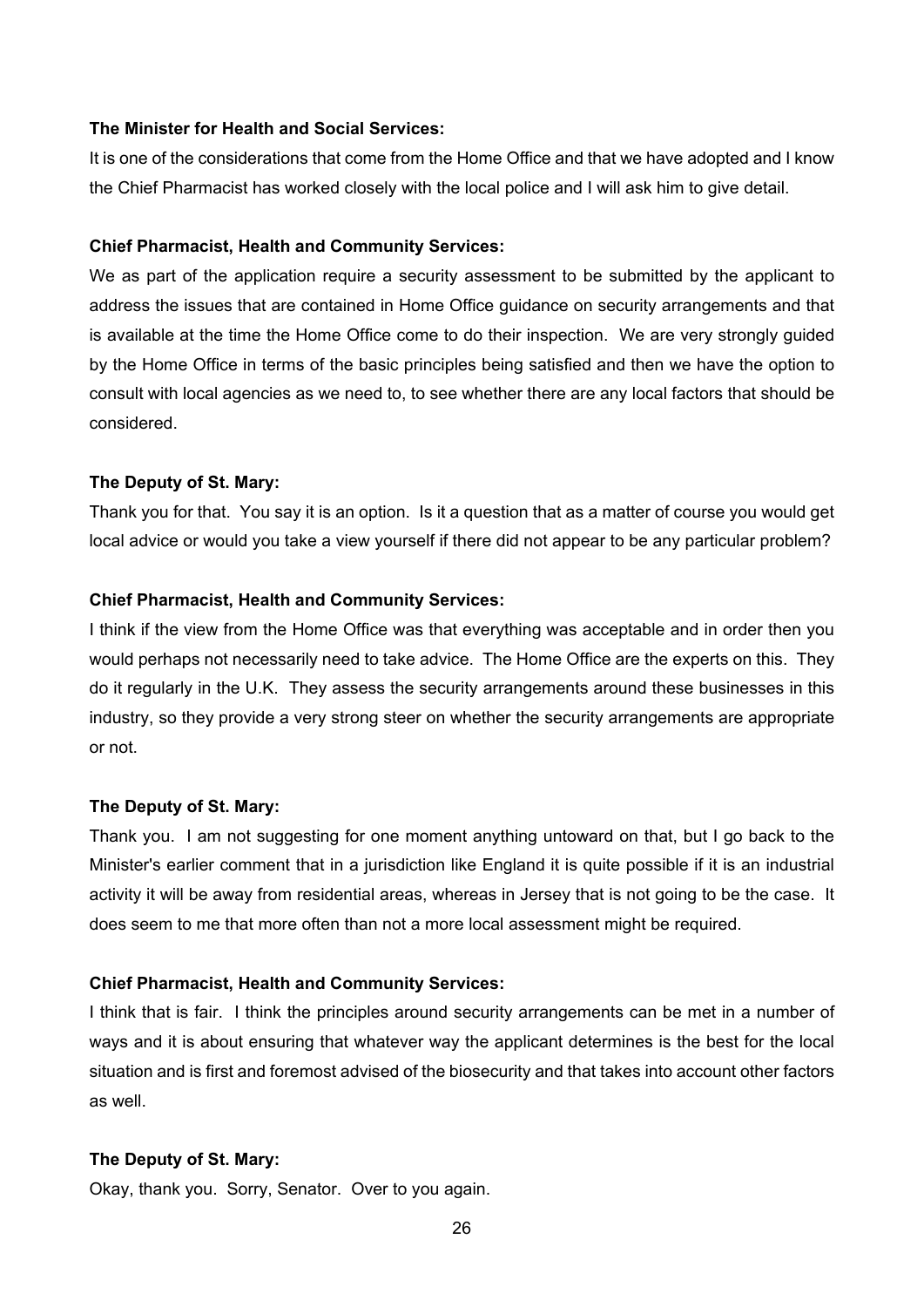#### **Senator S.W. Pallett:**

Thank you, Chair. This is really about some clarity. In the event of a dispute between the Chief Pharmacist, H.C.S. (Health and Community Services) and the D.F.L.U. and M.H.R.A. could an application for a licence to cultivate medicinal cannabis still be considered where the M.H.R.A. have refused to grant an E.U. G.M.P. or a G.A.C.P. certificate?

#### **Chief Pharmacist, Health and Community Services:**

The M.H.R.A. would not grant a G.A.C.P. certificate. That would just be the G.M.P. ones. If someone was cultivating to G.A.C.P. standards for example but wanted to supply another company who was G.M.P. certified to improve the process that would potentially be possible.

#### **Senator S.W. Pallett:**

Okay, so there are workarounds within that scenario?

## **Chief Pharmacist, Health and Community Services:**

There are. The underlying premise, though, is to be sure that the destination for anything that is cultivated is for the medicinal market to be used in the production of medicines rather than any other market.

#### **Senator S.W. Pallett:**

Thank you. With respect to applications that are aimed exclusively at cultivation are these also initially vetted by the Chief Pharmacist?

## **Chief Pharmacist, Health and Community Services:**

Yes, they are and for cultivation they fall under the M.O.U. auspices as well, so it would be exactly the same procedure whether you are applying just for cultivation or cultivation and further processing.

## **Senator S.W. Pallett:**

Okay, and the same checks and balances process is in place as well?

## **Chief Pharmacist, Health and Community Services:**

Correct.

## **Senator S.W. Pallett:**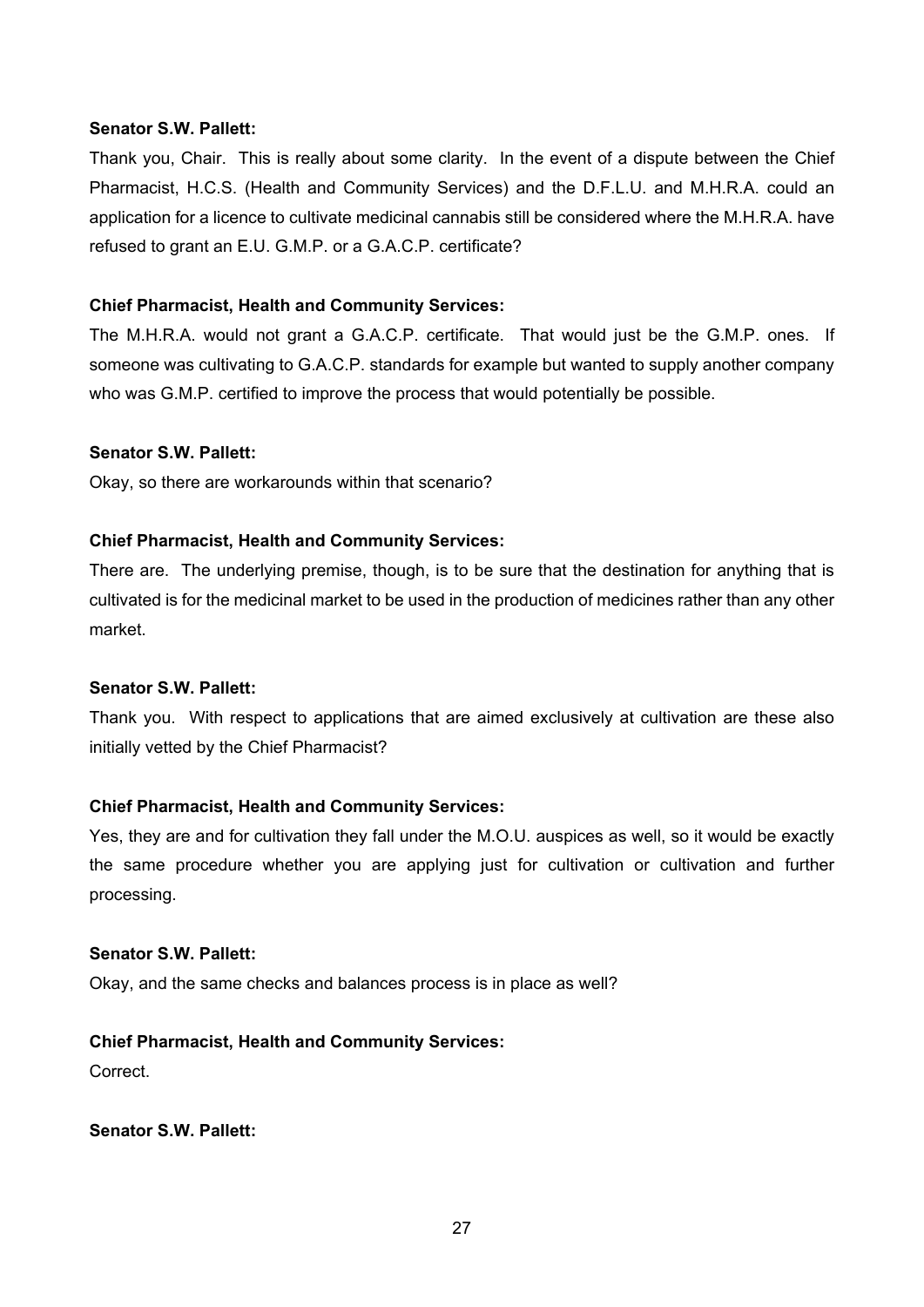I have a couple of extra questions. We touched on before the Jersey Cannabis Services Advisory Group. Does that work under any sort of terms of reference and could you explain the role of it? I think it is one of those that works outside of an official remit.

## **The Minister for Health and Social Services:**

Senator, were you referring to the team within the Department for Economic Development that you may have once been involved with?

## **Senator S.W. Pallett:**

I have never been involved with it unfortunately, or fortunately I should say. I think it probably does, yes.

## **The Minister for Health and Social Services:**

Yes. I think that is different. That is about perhaps promoting the business, encouraging it, whereas in Health we are the regulatory process and as previous questions have alluded to there is not an advisory body yet in that role, although it might be appropriate to set one up to assist around the licensing and the regulation of people who are cultivating cannabis.

## **Senator S.W. Pallett:**

My last question runs into that. Have you been involved at all with the Economic Development framework for cannabis investment? Is that something in which you have had a role to play?

## **The Minister for Health and Social Services:**

I cannot recall any involvement other than what has come to the Council of Ministers in the normal course of lodging papers for the Council of Ministers. I cannot remember any particular involvement as the Minister for Health and Social Services.

## **Senator S.W. Pallett:**

Okay, that is understood. That concludes my questions. Chair or Deputy Luce, do you have any other questions?

[13:15]

## **The Deputy of St. Mary:**

I have got one general point on research I will raise right at the end but before that, as I said at the outset, we do have our colleagues from Grant Thornton online. Can I ask if any of them have got any further questions they wish to raise out of the replies we have received, for which we thank the Minister and the Chief Pharmacist? Over to Malta. Does anyone have any further questions?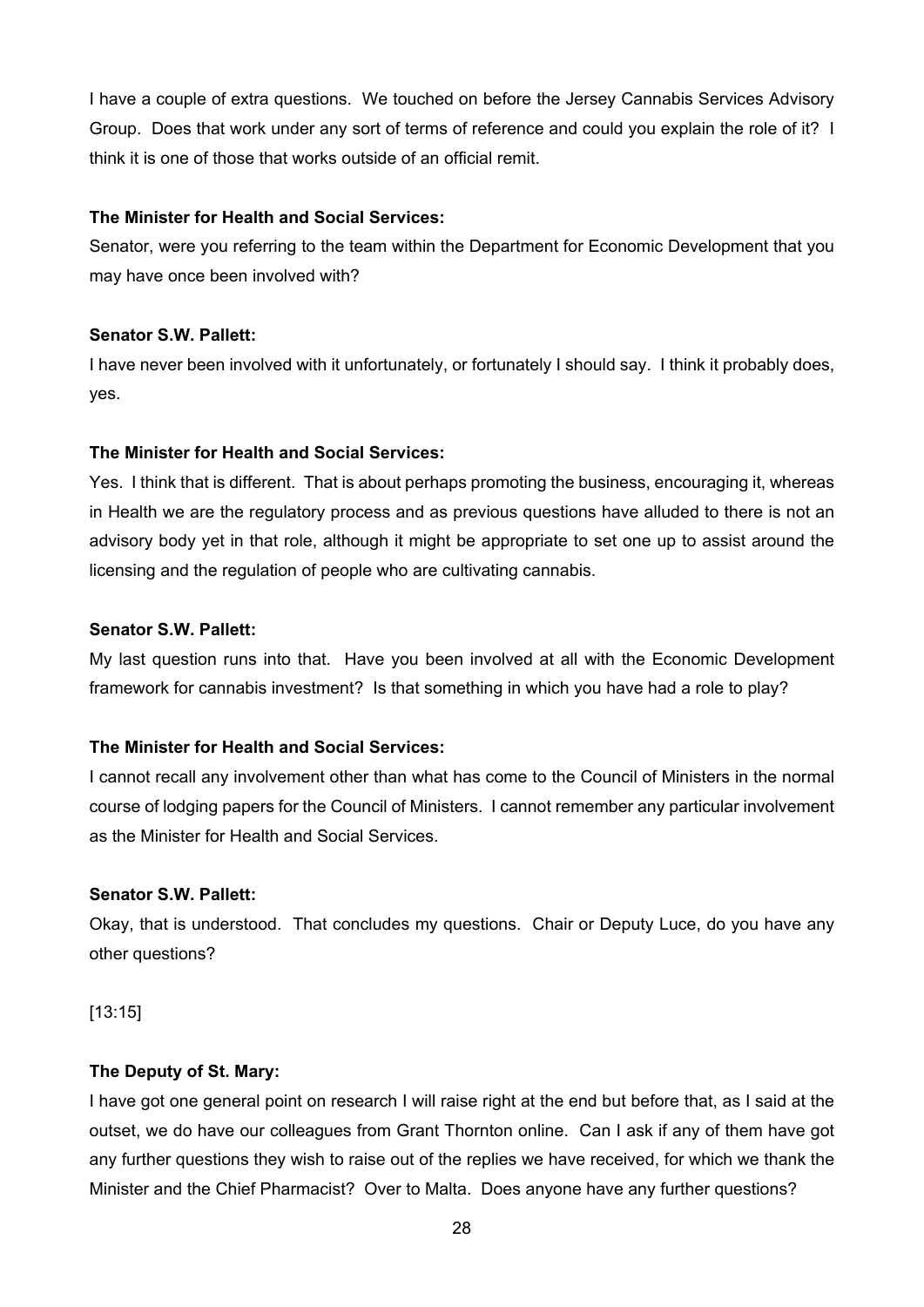#### **Consultant to the Panel:**

I have a question for the Chief Pharmacist. To be able to have traceability of the finished product would you allow exportation in bulk or will exportation be done in specific smaller doses?

#### **Chief Pharmacist, Health and Community Services:**

I think it depends on the product. If a local business was producing a finished product, packaged and labelled, it would obviously be in unit packaging, but I think there is not necessarily a limit per se on the amount that could be exported in one consignment. We would look to ensure that it is not unreasonable and that it is covered by an appropriate import authorisation of the destination jurisdiction. It could be that a company over here produces an A.P.I. (active pharmaceutical ingredient) for use by a local company to put into a finished medicinal product and that would perhaps lend itself more to bulk distribution in a finished medicinal product.

#### **The Deputy of St. Mary:**

If no one else has any questions can I ask my final question, which you may not be able to help me on? You touched on the question of research. Are there any specific requirements or limitations on licence holders wishing to undertake research into medicinal cannabis, whether that is as starting materials, active substances and finished medicinal cannabis projects?

#### **Chief Pharmacist, Health and Community Services:**

I think it depends. The nature of research is quite wide-ranging. It could range from plant genetics to look to develop certain strains of cannabis to produce a certain profile, through to clinical trials in medicines and there is a whole load of other regulations that surround that. I think it is difficult to provide an answer as there is such a broad base that can be covered by research.

#### **The Deputy of St. Mary:**

Given that some licences have been issued already and given that it is perceived that this could be a growth industry where the medicinal product is the icing on the cake or is the more lucrative area have you had any sense from the licence applications made as to whether they are intending to carry out such research over here, which would presumably require the import of appropriately qualified personnel?

#### **Chief Pharmacist, Health and Community Services:**

There has been no indication as yet that anybody is wanting to establish clinical trials over here. It would be not necessarily the manufacturer of the products themselves who undertake the trials, although they could with appropriate support from medical colleagues and things like that. I think the manufacturers would probably do more research into the product development, product stability,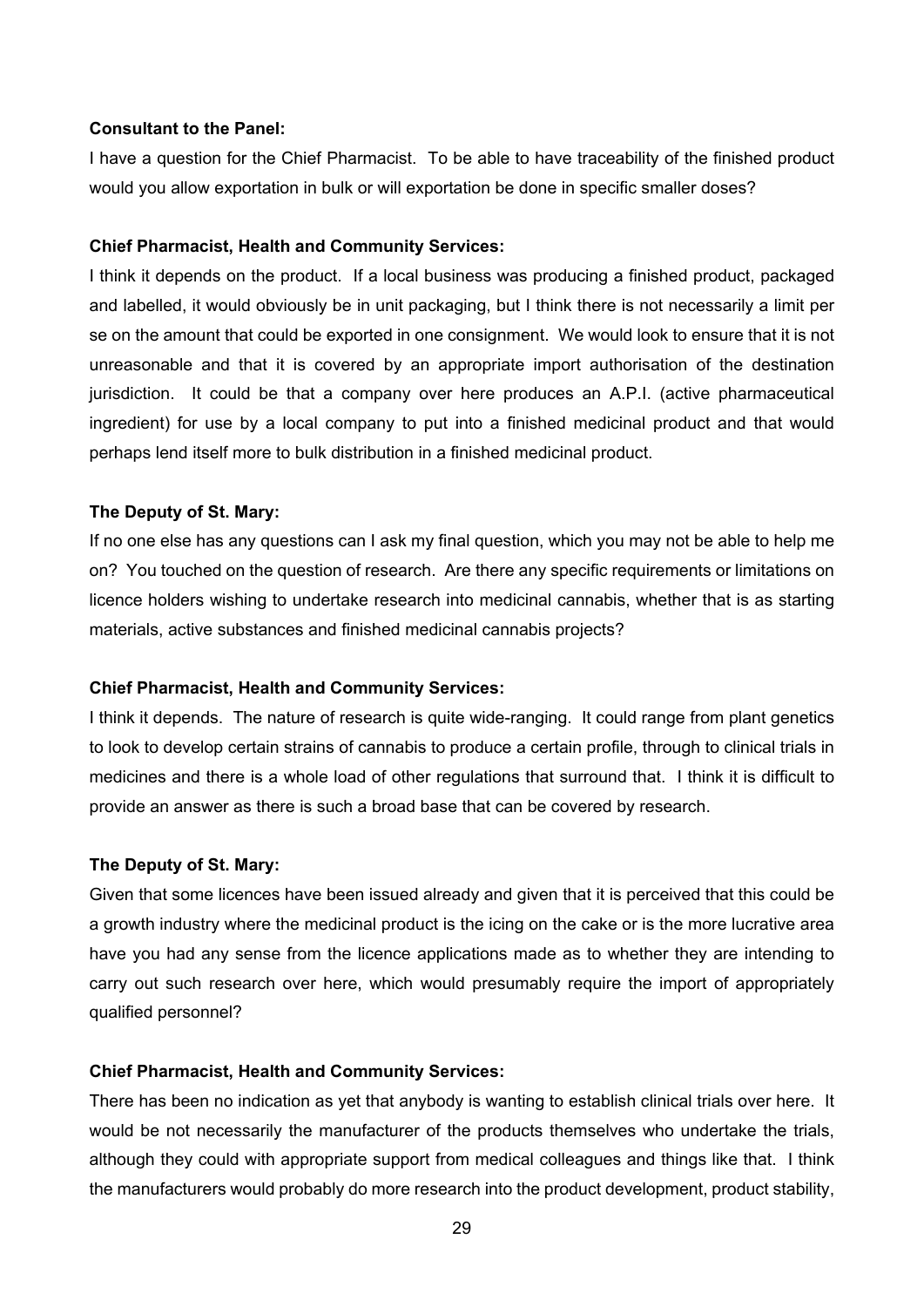looking to develop easier to use products where the dose is more consistent, around that area, but it is potentially that clinics who are prescribing cannabis could look at research into the benefits and side effects and the relative merits of various cannabis products in different conditions. It is a very broad, complex area. It is much more difficult to undertake clinical trial type research in a finished medicinal product than it is to do research into product development type work.

#### **The Deputy of St. Mary:**

Okay, I will leave it at that, but from what you say you are not necessarily anticipating much activity in the provision of a product on the Island?

#### **Chief Pharmacist, Health and Community Services:**

I suspect that companies who are growing cannabis here would want to produce a finished medicinal product that they could then supply to pharmacies for dispensing prescriptions. Doctors could effectively prescribe those products and they could be supplied via pharmacy to patients. I think the production of a medicinal product itself does not require any research per se other than around the product itself. It is then a clinical decision whether or not to prescribe it.

#### **The Deputy of St. Mary:**

Okay, I will leave it at that. I see that Senator Pallett has a further question so over to you, Steve.

## **Senator S.W. Pallett:**

I know that we have touched on this and the capacity of the Chief Pharmacist and almost certainly the need for additional resources. Does the Minister or the Chief Pharmacist have an idea of a timeframe for providing those additional resources and where any funding for that would come from?

#### **The Minister for Health and Social Services:**

As I mentioned earlier funding or part-funding can come from licence fees. As the Chief Pharmacist has mentioned additional resources need not necessarily hold a pharmacy qualification, because this is around making sure there is good governance and regulation and not necessarily yet in the medical field. That does not need necessarily to come as an extra pharmacist, so we might be able to draw on some assistance elsewhere. It is something I have spoken about pretty regularly with the Chief Pharmacist. I do not want him to become overwhelmed. I want to make sure that he has got capacity to do all the other work that he needs to do and that we have capacity as well to make sure that these licences are fully researched, looked into and assessed. That is an ongoing matter for us that we are considering.

#### **Senator S.W. Pallett:**

In terms of timeframe are you thinking weeks, months?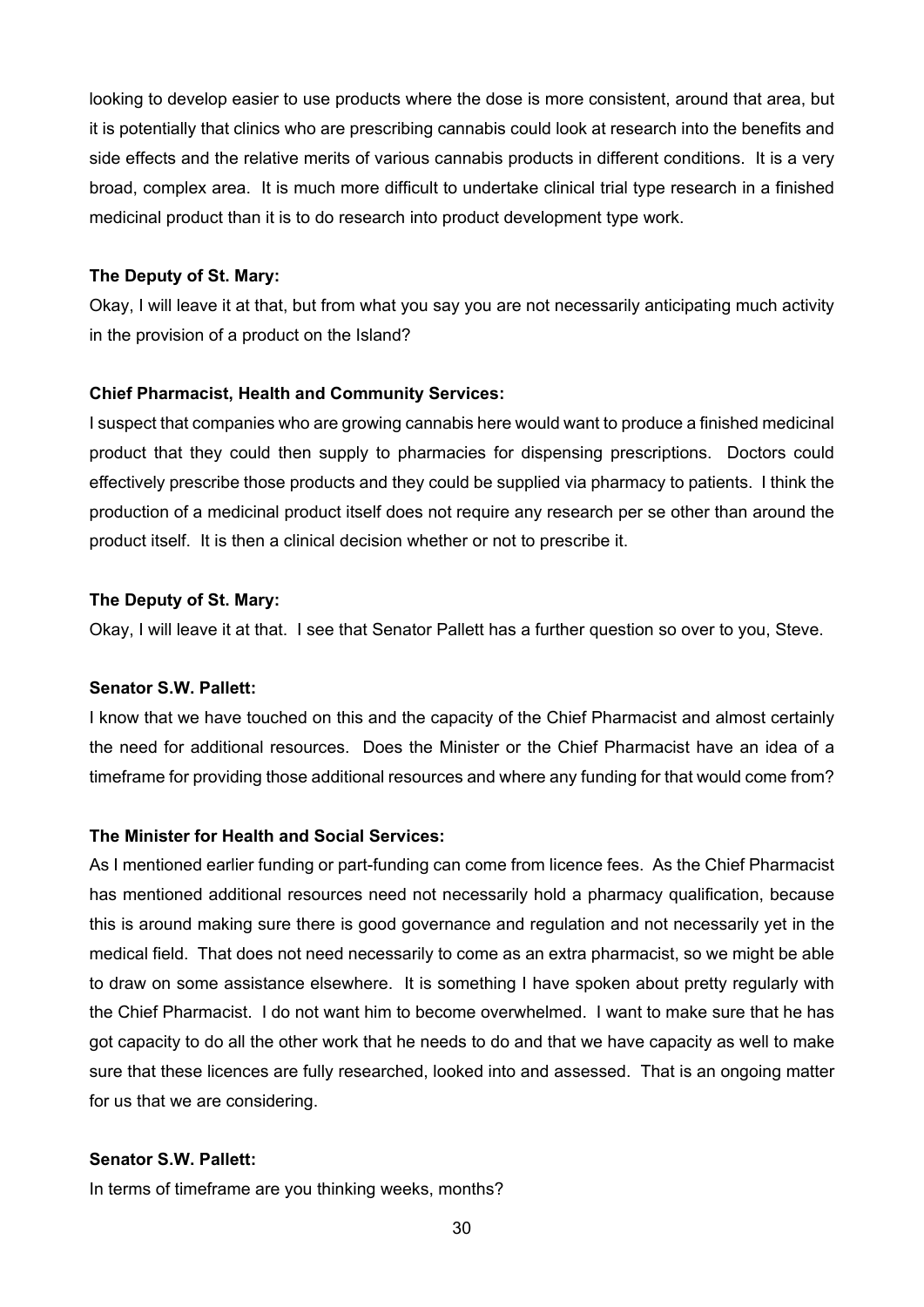## **The Minister for Health and Social Services:**

It would certainly be months I am afraid. I do not know if you have got anything to add?

#### **Chief Pharmacist, Health and Community Services:**

No. In order to secure additional resources the process if there is nobody immediately available that we could move around a little bit if you are looking for a new appointment is going to take months.

## **Senator S.W. Pallett:**

Minister, you mentioned fees. By that I presume that there is an element of the cost of the Chief Pharmacist within the current fees. Is that something that you might look to extend if you had to bring on additional resource? Could that mean higher fees or just more taken out of the fees towards the pharmacist?

#### **The Minister for Health and Social Services:**

I think the fees are payable to the Chief Pharmacist at the present time. Is that correct?

#### **Chief Pharmacist, Health and Community Services:**

The fees are available for me to utilise to again secure additional resource. The challenge so far is being able to secure that additional resource, so the small period of time taken to review, at best we could use those licence fees to support the regulatory processes.

#### **Senator S.W. Pallett:**

Just to be clear, the licence fees are specifically for the remit of the Chief Pharmacist? It is not to pick up any other costs that might be incurred within the application process or checking things such as form filling and stuff like that?

## **The Minister for Health and Social Services:**

That would all be done by the Chief Pharmacist or his department so it is all included in that.

#### **The Deputy of St. Mary:**

To follow on from that, I am sorry to keep on about the fee, is no part of that paid to the Home Office as such and how are they rewarded?

#### **Chief Pharmacist, Health and Community Services:**

Yes, there are 2 elements to the fee. There is a fee that is to cover purely the local licensing involvements that all applicants are required to pay and then they have to pay that plus the other fee, the Home Office levy as well, so the applicants pay the Home Office fees as well as ours.